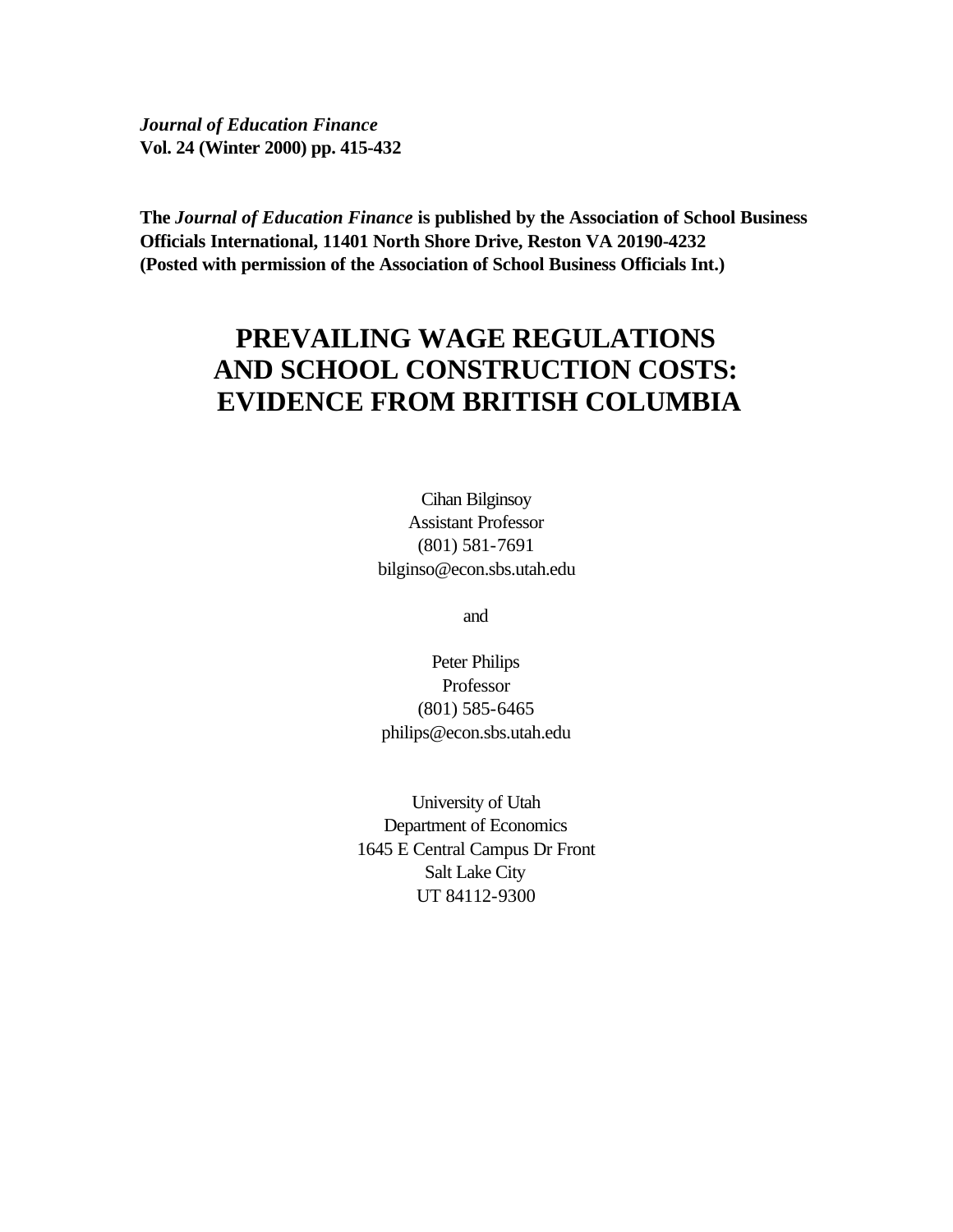# **PREVAILING WAGE REGULATIONS AND SCHOOL CONSTRUCTION COSTS: EVIDENCE FROM BRITISH COLUMBIA**

The stock of public school buildings constructed during the baby boom is aging along with that generation of Americans. Soon much of this building stock will have to be replaced.<sup>1</sup> The financing of this rebuilding of America's schools is an emergent political issue of considerable importance. Given these pressures on school construction financing, any proposal that promises to substantially lower the price tag for this reconstruction garners considerable public interest and potential support. One such proposal is the elimination of prevailing wage regulations that in 31 states and the District of Columbia govern the payment of wage rates on public school construction.<sup>2</sup> Prevailing wage laws require that state mandated wage rates be paid on public road and building construction. The purpose of these laws is to encourage collective bargaining in construction and to discourage the payment on public works of wages below those prevailing locally. Critics of prevailing wage laws assert that these laws raise public construction costs and discourage nonunion contractors from bidding on public works.

Some politicians and school officials believe that the elimination of prevailing wage regulations could cut public school construction costs by 10 to 40 percent. For instance, Gary Johnson, the Governor of New Mexico, in his 1997 address to the New Mexico state legislature foretold a 33 percent reduction in total state school construction costs from the elimination of the state's prevailing wage law.<sup>3</sup> In Ohio in 1997 the state legislature held hearings on the possible elimination of prevailing wage regulations for school construction. School officials foresaw substantial cost savings from such an exemption. For instance, Rick Savors,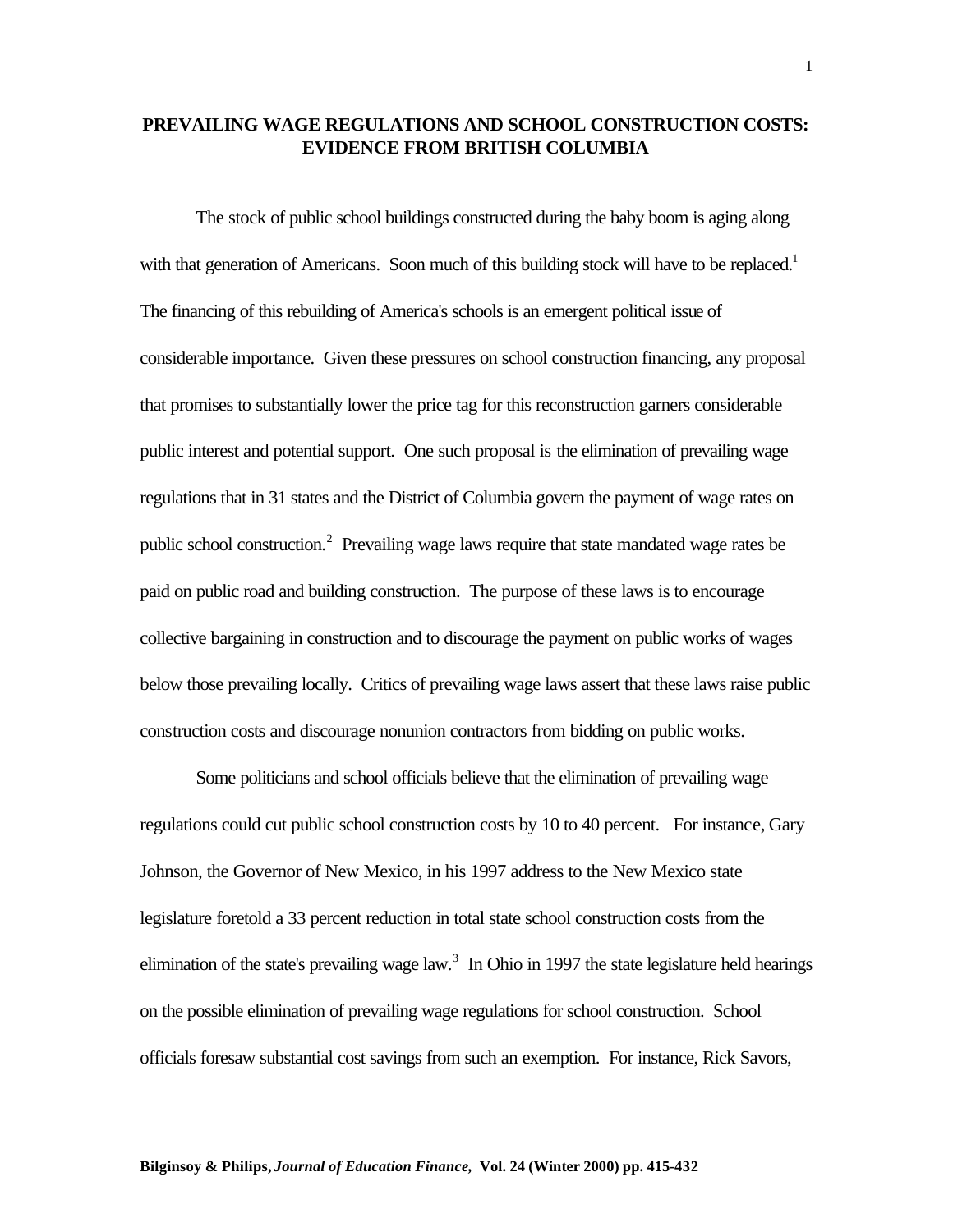Deputy Director of Legislative Networks for the Ohio School Boards Association (OSBA) testified that

The OSBA believes that the state's current prevailing wage law adds significant costs to a project and limits the number of contractors willing to offer bids on school contracts…The cost savings for districts, taxpayers and the state can be significant...those savings could reach perhaps as high as 30-40 percent in some instances.<sup>4</sup>

In the same hearings, Richard Maxwell, Deputy Executive Director for Government Relations for the Buckeye Association of School Administrators (BASA) testified:

BASA supports the exclusion of the prevailing wage provision for school construction and facility improvements. This exclusion will benefit Ohio's schools by extending the scarce taxpayer's dollars to improve facilities. As a superintendent of schools for 23 years in districts I managed many school buildings built in 1912 through 1964. We had an extensive program of renovation and improvement of these buildings…BASA members tell us they believe they can do 10-15 percent more construction and renovation if the prevailing wage provisions did not apply to school construction and renovations.<sup>5</sup>

The primary basis for asserting that the elimination of prevailing wage regulations on school construction will substantially lower total school construction costs is the proposition that absent these regulations, wage rates on school construction would be substantially lower. In consideration of Ohio Senate Bill 102, Jim Shirey, Legislative Liaison for the Athens Ohio City Schools Board of Education made this argument explicit.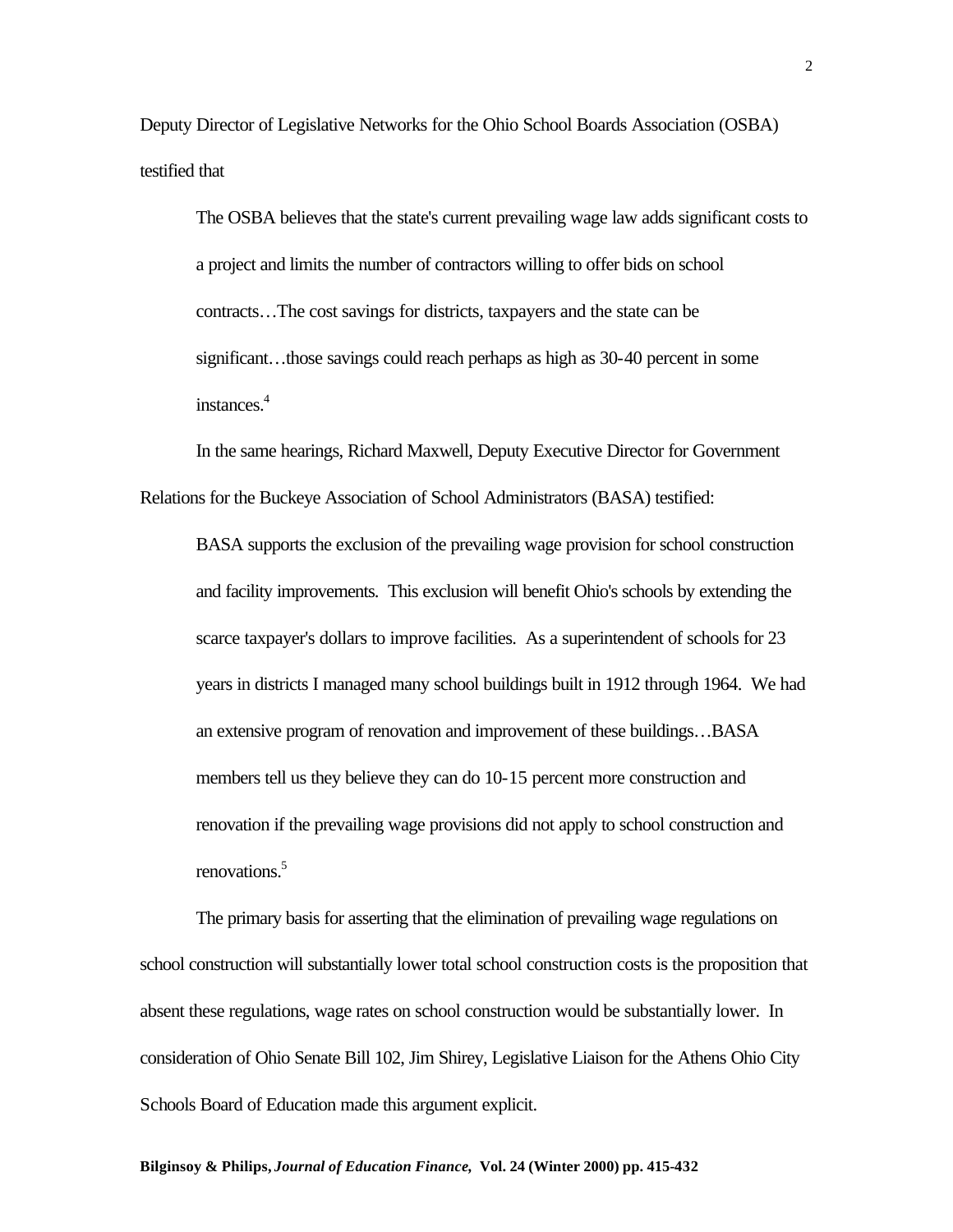"Prevailing Wage" is *nothing less* than price fixing perpetrated by state government. Prevailing Wage sets the price of construction labor at union scale, *regardless* if the local labor market. One of the contractors who testified on this bill before the Senate Finance Committee did a study of *actual* construction costs and he showed *very clearly* that Prevailing Wage can inflate the cost of construction labor by as much as 60 percent.<sup>6</sup>

There are no academic studies on the relationship between prevailing wage regulations and school construction costs. This paper attempts to inform the ongoing debate over the impact of the prevailing wage laws on school construction costs by using a unique dataset from Canada. Wages including benefits constitute about 30 percent of the total construction cost, excluding land acquisition and architectural costs.<sup>7</sup> The province of British Columbia (B.C.) established the Skill Development and Fair Wage Policy (SDFWP) on March 30, 1992. It mandated payment of the prevailing wage on public construction projects and determined "fair" wage schedules for each occupation within the building trades. The fair wage was set at about 90 percent of the collectively bargained wage rate for each construction occupation in B.C. The B.C. experiment with prevailing wages provides a new opportunity to make an empirical assessment of the debated question of whether or not prevailing wage regulations measurably increase school construction costs. The objective of this paper is to compare final construction costs before and after the SDFWP was implemented in order to determine whether legislated wages resulted in higher school construction cost in British Columbia. For this purpose we will use final cost data from new elementary and secondary public school construction projects from six school districts in B.C. tendered between 1989 and 1995.

The paper is organized as follows. Section 1 presents a brief review of the empirical studies on the impact of the prevailing wage laws on public construction, and states the contribution of this paper to that literature. Section 2 describes the data. Section 3 presents an empirical model to test for the impact of the SDFWP. The model is estimated and results are discussed in section 4. Section 5 concludes.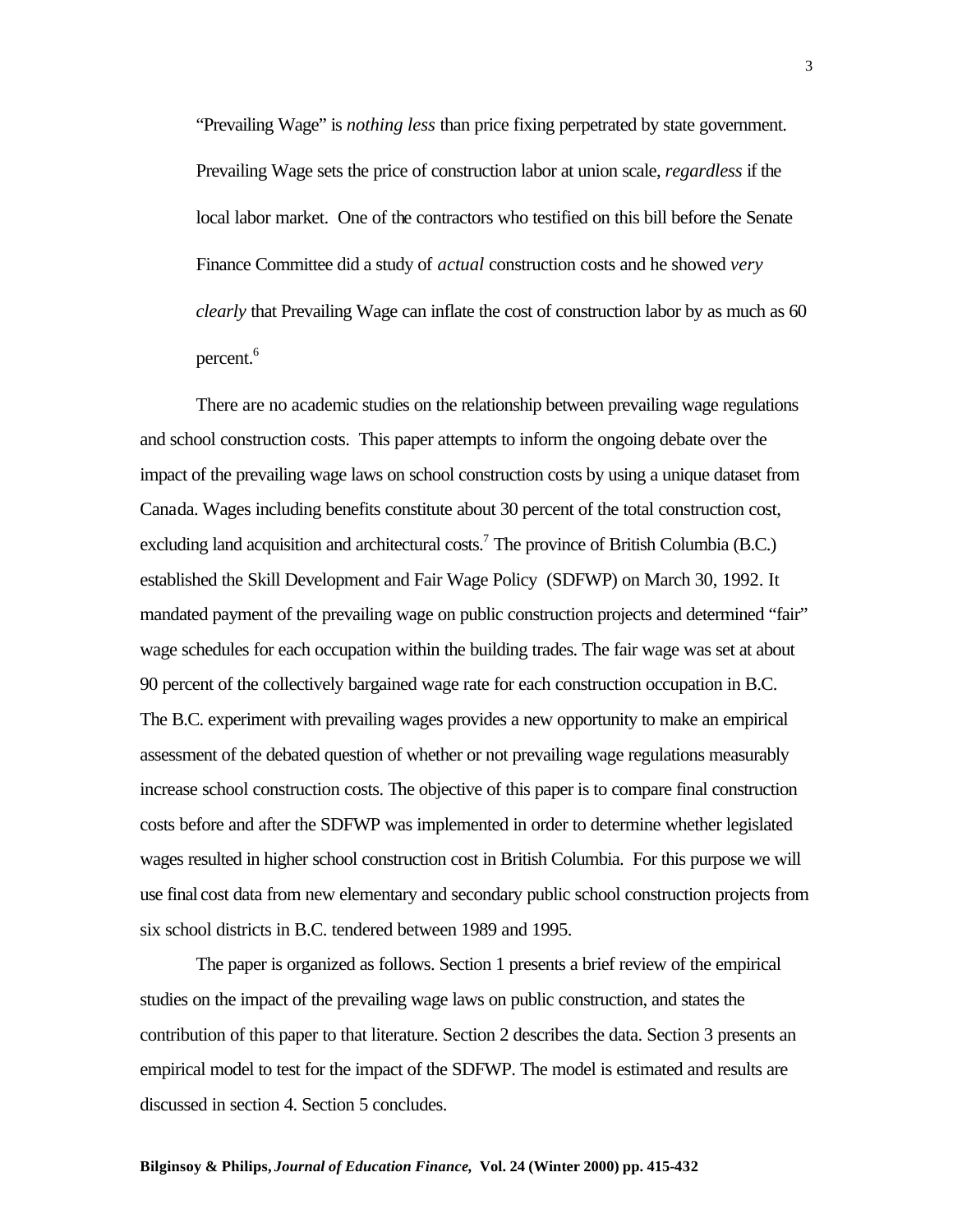#### **1. The Literature**

In this section we will first outline the general features of the debate over the prevailing wage laws. In the last part of the section we will outline the specific findings concerning school construction.

The literature on the construction cost impact of prevailing wage laws focuses almost exclusively on the U.S. federal Davis Bacon Act. With one exception, the Davis-Bacon literature estimates cost savings from the elimination of the federal regulation to range from 1 to 3 percent of total federal construction costs. The one exception estimates a 26 percent savings in rural building construction from the elimination of federal prevailing wage regulations.

Because the Davis Bacon Act was passed in 1931, there is no possibility of comparing the cost of construction prior to and subsequent to the passage of this act. This leaves three avenues of research. The first estimates what wage rates would be paid on federal construction absent prevailing wage regulations and then tries to compute what total costs would be under two wage rate regimes. The second exploits a moment of time in 1971 when the Davis Bacon act was suspended for 34 days. The last compares the cost of construction on public works with comparable private construction projects.

The first and most common method in the literature tries to assess what wage rates would be paid on federal construction absent Davis-Bacon. With this calculation in hand, these studies then attempt to estimate theoretically what construction costs would be under these hypothetical wage rates. Finally, these studies then attempt to compare hypothetical construction costs under hypothetical wage payments. As expected, this line of research is fraught with debates over the methodology.

Most studies of this type conclude that the Davis-Bacon wage rate is biased upwards toward the union wage, and consequently predict that Davis Bacon raises the cost of construction.<sup>8</sup> The estimated cost inflation attributable to this wage differential is in the order of 1.5 to 3 percent of public construction expenditure (Gujarati, 1967; GAO, 1979, 1983; Goldfarb and Morrall, 1978, 1981; Gould, 1971; Gould and Bittlingmayer, 1980; GAO, 1979,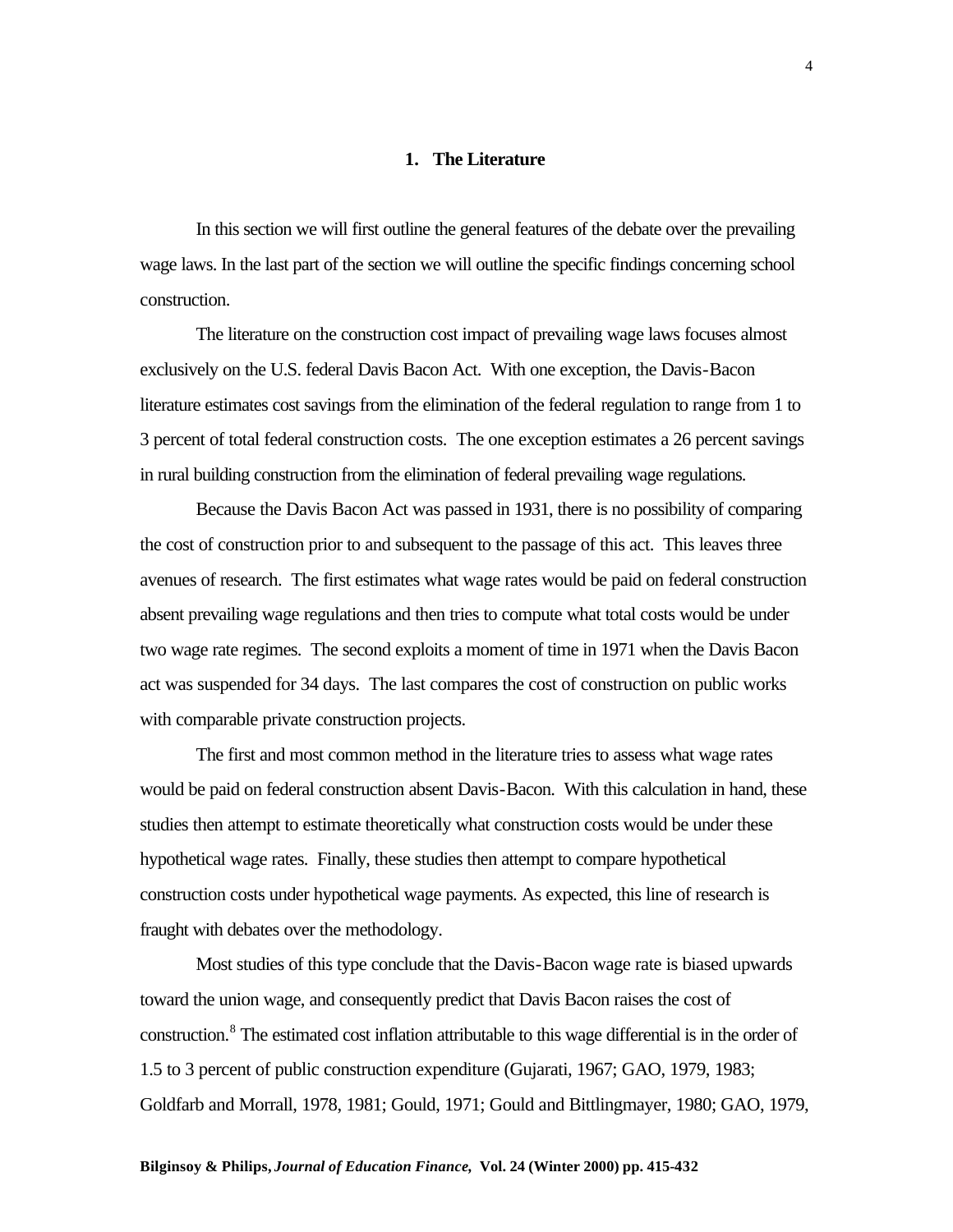1983; Thieblot, 1986). On the other hand, Bourdon and Levitt (1980) found no such bias, and Allen (1983) argued that the Davis-Bacon effect is modest, raising construction costs merely by 0.3 to 0.4 percent.

Thieblot (1975) adopted a second, more direct approach by taking advantage of President Nixon's temporary suspension of the Davis-Bacon in 1971. Thieblot compared bid prices of projects tendered but not contracted in this period with their rebid prices in the following period. He concluded that in the absence of Davis-Bacon the lowest bid were lower by 0.63 percent. Thieblot's re-examination of the data leads him to the conclusion that savings, including administration and wage costs, would be as much as 4.74 percent if the Davis-Bacon were repealed (Thieblot, 1986, 105-106).

Fraundorf *et al*. (1983), followed a third methodology. They utilized multivariate methods to determine the impact of prevailing wage laws on construction costs directly. Fraundorf *et al*. compared 215 federal and private non-residential construction projects controlling for non-labor cost factors (such as the type of structure, technical characteristics, size, and geographic location). They found that federal projects were 26 percent more expensive than the private projects, and attributed this difference to the Federal Davis-Bacon Act.

The Fraundorf result is substantially higher than previous studies and may be the academic basis for claims by school officials that total construction costs can be cut by 10 to 40 percent through the elimination of prevailing wage regulations. However, the Fraundorf study has two weaknesses that the present study overcomes. First, the Fraundorf study is not a study of school construction costs. It may be that school construction is distinct from rural building construction. Second, the Fraundorf study derives its projected cost savings from a comparison of public building costs to private building costs. If private buildings differ from public buildings in ways that are not adequately controlled for, this may conflate cost differences derived from public-private building differences with cost differences derived from prevailing wage regulations. Our study attempts to overcome these potentially confounding factors by focusing only on public school construction.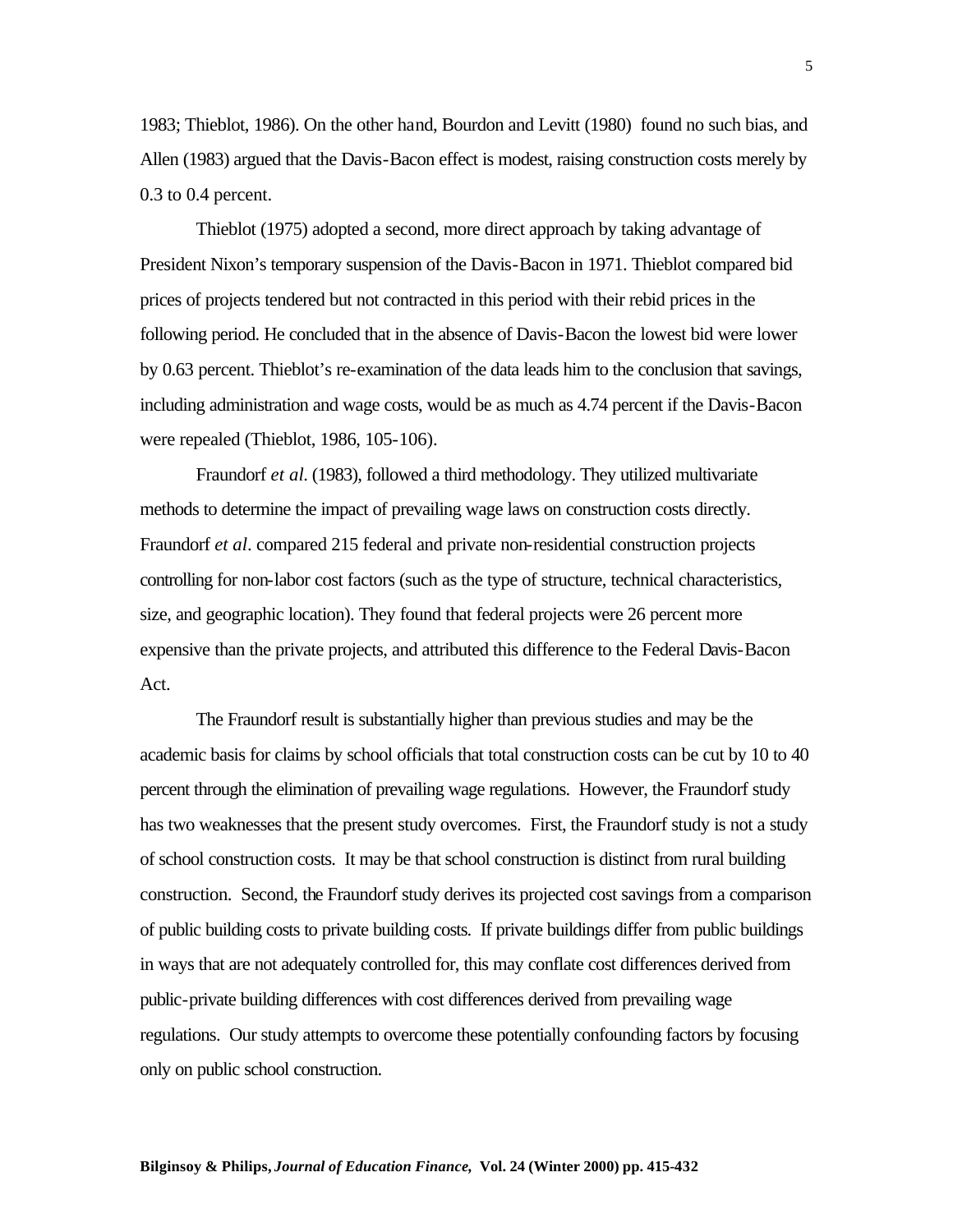Because state and provincial prevailing wage regulations differ in their specifications and implementations, and school construction is regulated at the state and provincial level, a variety of case studies are needed. Our study is limited to assessing the effect of one prevailing wage law in one province at one particular period of time.

#### **2. The Data**

The recent experience of B.C. with the SDFWP permits an assessment of the impact of wage regulation on us the school construction cost by controlling for many factors that confounded the results of the studies mentioned above. The empirical analysis of this paper is based on tender data compiled by the Construction Labour Relations Association of B.C. from six school districts (out of 18) for a study of the impact of the SDFWP on construction costs (Government of Canada, 1997). These school districts are all located in the southern Lower mainland education region of B.C. and are geographically in close proximity. The data cover 54 new school construction projects tendered and completed between 1989 and 1995. Of the 54 tenders, 25 were received before March 31, 1992 and 29 were received afterwards, allowing the comparison of costs before and after the establishment of the SDFWP. All projects cost more than \$250,000<sup>9</sup> and were therefore covered by the Fair Wage Policy during the period it was in effect. In addition to the final cost, the raw data also provide information on the list of bidders and bid prices for all projects, the contract price, the type of school (elementary or secondary), and structural characteristics of projects, including gross area, construction type, foundations, and special features (e.g. remote location, difficult site). For many projects estimated and/or actual durations of construction are available. Thus, while the number of observations is relatively small, the data have the advantage of being appropriately detailed. In addition, we also collected information on the size of the general contractors to whom the contract was awarded.

Table 1 summarizes the distribution of school types across the two periods. The number and the type of schools are distributed approximately evenly across the two periods. Gross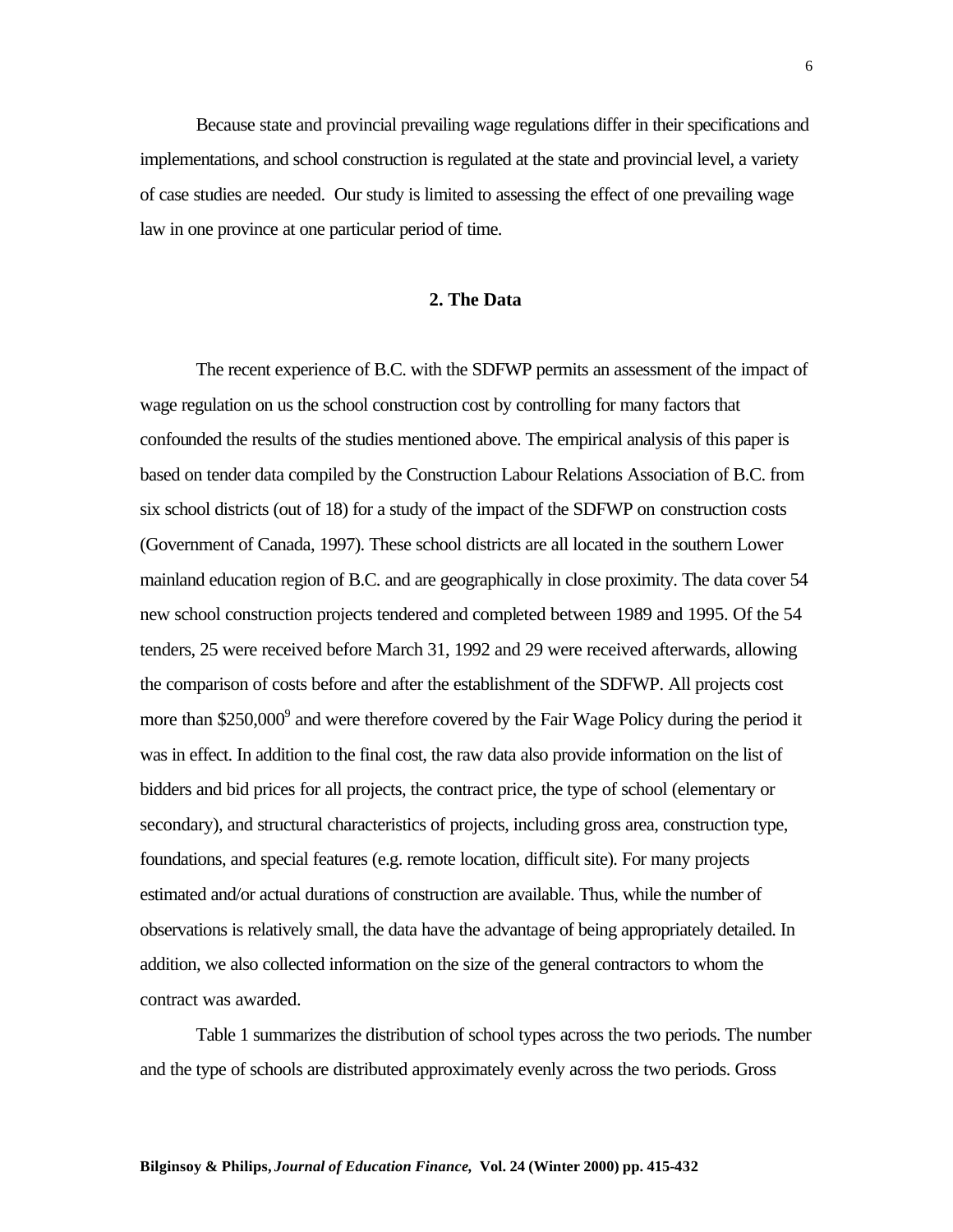sizes of elementary schools range from 2,017 to 3,950 square-meters, while secondary school gross sizes range from 6,033 to 15,787 square-meters.

Table 2 reports summary statistics for the unit (square-meter) final cost (in 1989 prices). The average unit cost is \$1,423 but there is a significant difference between the pre- and post-SDFWP periods. After the establishment of the Policy, the average unit final cost increases by \$207, from \$1,308 to \$1,515. This 16 percent difference, which is statistically significant at the one percent level suggests that the SDFWP constitutes a serious burden on the public purse.

In the next section, we will address this question in a multi-variate context controlling for other potentially relevant factors that may impinge on the unit cost of construction.

#### **3. The Empirical Model**

The cost of construction, by definition, is equal to the sum of the bid price and change orders. The unit bid price, in turn, is equal to the sum of the estimated cost of production and the profit margin. Let *FP* stand for the unit final price, *m* be the mark-up rate, and *CO* be the total change orders cost, the latter including the mark-up on change orders.<sup>10</sup> Estimated total cost of construction, in turn, can be written as the sum of labor and non-labor costs. Letting *w* and *n* stand for the prices of labor and non-labor inputs, and *L* and *N* stand for the quantities of labor and non-labor inputs, the final cost can be written as:

$$
FP = (1+m)(wL+nN) + CO.
$$
 (1)

This equation is the basis of the empirical model to be used in predicting the cost of construction. Four sets of factors that potentially affect the independent variables are the physical features of the project, state of the construction business cycle and the degree of competition among contractors, regulatory environment in the labor market, and characteristics of the contractor.

Physical features of the project (including the size, the type of foundation and frame, location, number of stories, type of school) influence the quantity and the type of inputs.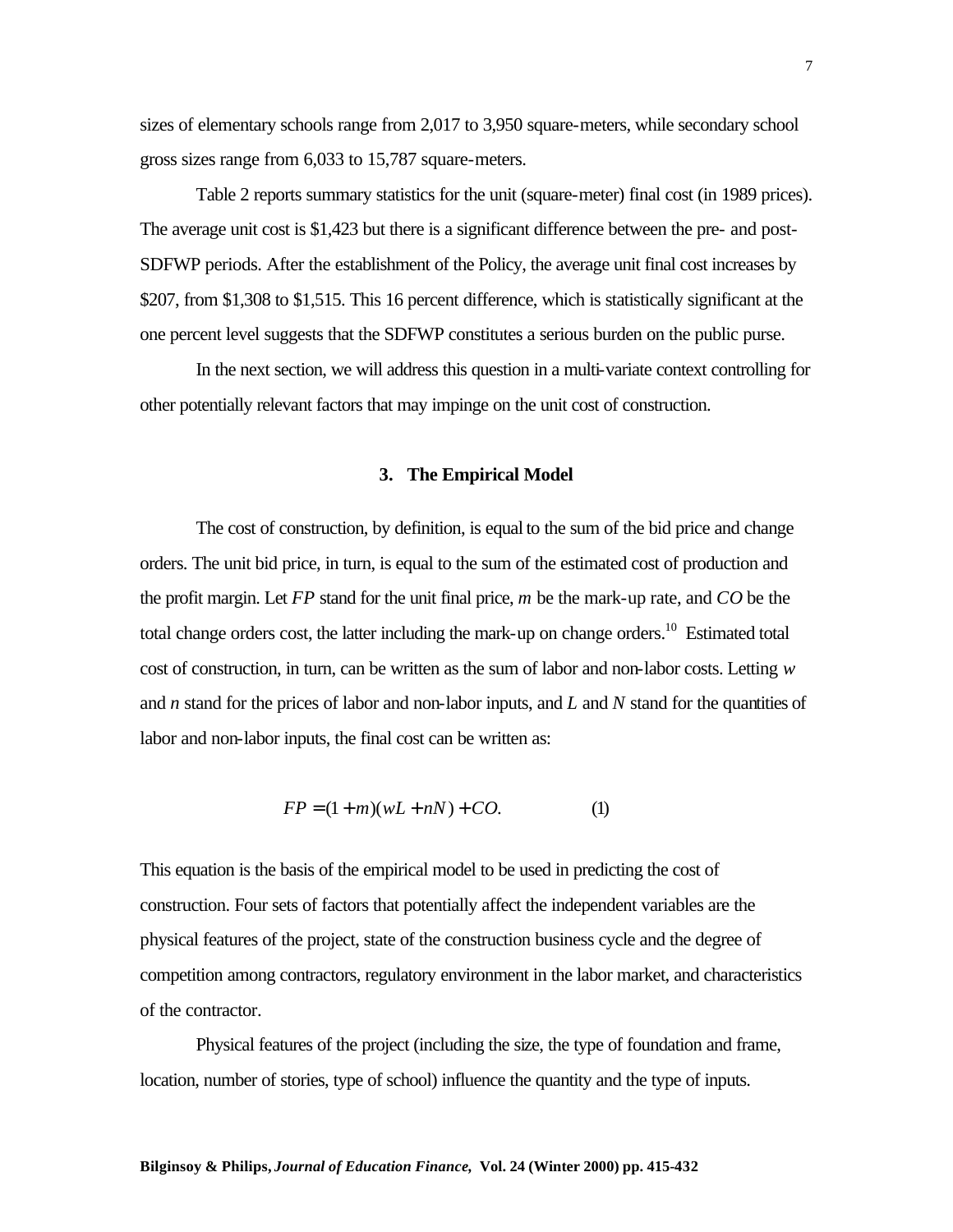Fraundorf *et al*., controlled for technical characteristics such as foundation, frame, exterior walls, floor finishing, and frame type. In our sample there is little, if any, variation in technical characteristics for which information is available. Structural specifications of all projects were reported in the cost estimation forms prepared by the architect prior to bidding. Almost all schools are steel frame structures with slab on grade foundation. The type of school - elementary vs. secondary -- summarizes most of the other technical differences. Secondary schools are larger than elementary and require approximately twice as long to build. If there exist economies of scale to size or longer construction period, secondary schools are expected to have lower unit costs. Finally, secondary schools are more likely to include higher unit cost structures (e.g. laboratories) on the one hand, lower cost areas such as sports fields, on the other.<sup>11</sup> These considerations make it difficult to form an expectation on how the school type would affect the unit cost. In order to control for these technical features we introduce a dummy variable that takes the value of one for secondary schools and zero for the elementary. We also utilize dummies for school districts to control for any potential location effects.

Input prices vary with the state of the economy, reflecting relative abundance of the labor, capital and intermediate goods. Hence the unit cost is expected to be pro-cyclical. The impact of the cycle on the mark-up is indeterminate. During the expansion of the economic activity, for instance, the firm may raise the profit margins taking advantage of rising demand. It is also conceivable that the firm shaves the mark-up in order to protect its market share from potential entrants attracted to the industry. In order to capture the construction industry business cycle effects we fitted a linear annual trend to the values of non-residential building permits (in constant prices) over the 1989-1995 period by ordinary least squares. We then measured the cyclical fluctuation in the construction sector activity as the percentage deviations of actual values of permits from the trend values. It should be borne in mind that this measurement of the cycle based on the annual experience of only seven year is crude. Quarterly data would probably yield a more precise profile of the cycles, but they are not yet available.

The immediate effect of the SDFWP on the construction cost is via the wage rate. If the legislated wage is higher than the market wage, then labor costs increase. This anticipation is the basis of most of the empirical studies on the cost effect of the prevailing wage laws. It should be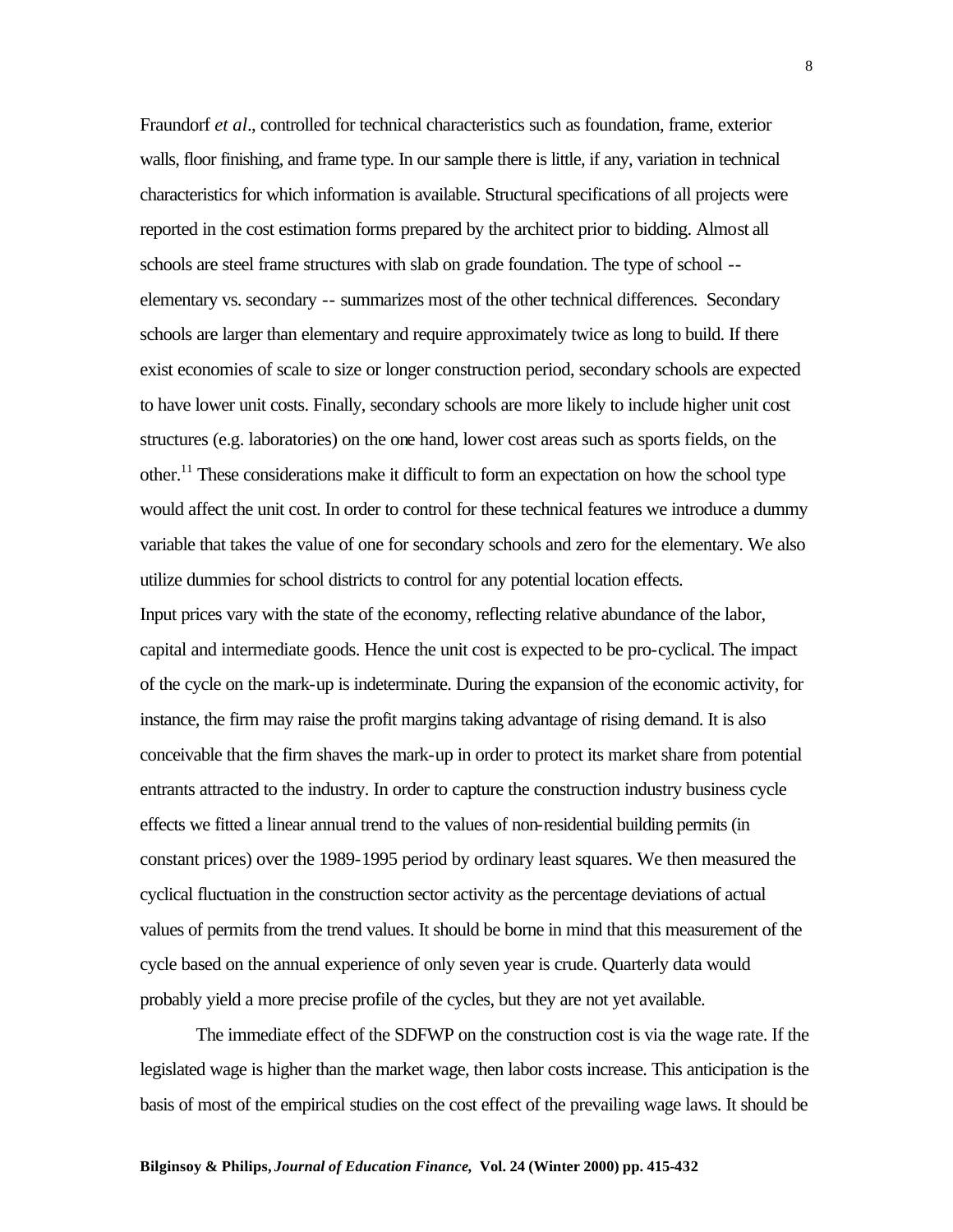kept in mind that this cost effect would be tempered by substitution between different qualities of labor as well as between labor and capital. Total cost is not expected to rise proportionately because contractors facing higher labor costs would alter techniques of production, employing more capital and skilled labor intensive techniques.

In addition, the SDFWP may also affect the final cost by changing the type of uncertainty facing the bidders. Assuming that there is a monotonic relationship between the accepted bid price and the final cost of construction, the final cost would be influenced by the degree of competition because each contractor takes into consideration the number of bidders its competing against in determining the mark-up. The auction theory predicts that if the "independent private values" model applies then bidders lower their mark-ups in the face of higher competition in order to maximize their chances of winning the contract.<sup>12</sup> This "competition effect" implies that the mark-up and the bid price are inversely related to the number of bidders. When the "common values" model applies, however, bidders would be subject to the so-called "winner's curse." The winner's curse refers to the fact that in a firstprice sealed-bid auction, although expected value of each bidder's bid is unbiased, the winning bid will be biased downward, or that the winner is the one who underestimated the construction cost the most. Consequently, the winner is likely to make less than anticipated profits or may even lose money (Thaler, 1988). Since rational bidders do not make consistent errors, the optimum bidding requires experienced bidders protect themselves from the winner's curse by adding a surcharge to the estimated cost. Optimal behavior under the common values model requires this surcharge to rise with the number of competing bidders, offsetting the competition effect. To the extent that the SDFWP reduces uncertainty over labor costs, the relationship between the bid price and the degree of competition measured in terms of the number of bidders would change from more to less positive or from less to more negative following the implementation of the Law. In the extreme case where introduction of the law results in a switch from common to private values model, the degree of competition would influence bid prices positively before the passage of the Law and negatively afterwards. Bilginsoy (1999) uses the B.C school tender data of the projects considered in this paper to provide evidence for such a switch in the response of bid prices to the degree of competition.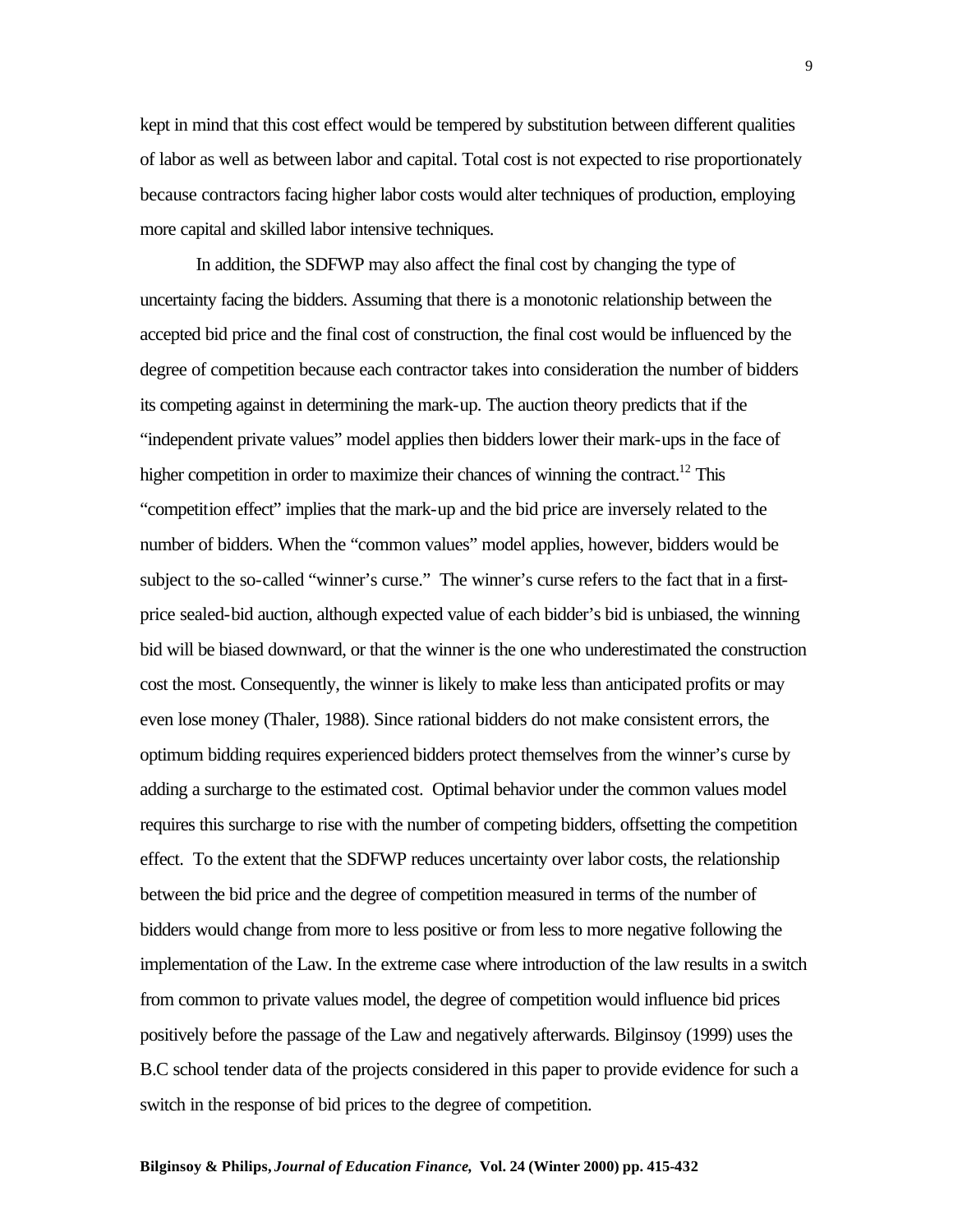The cost of construction also depends on the capital stock and capacity utilization of the contractor. If there are economies of scale associated with larger size, final cost should decline with the size of the firm. If the contractor faces diminishing returns as it approaches full capacity, final cost would increase. Ideally, one should be able to control for the capital and the level of activity separately, but the data do not allow this. Instead, it is possible to build a dataset for the "size" of the contractor, defined as the average annual volume of sales. The obvious shortcoming of this variable is that it cannot distinguish between the capital stock and capacity utilization, and therefore its impact on the final cost is indeterminate. In the absence of data that can make finer distinctions, we used this as a proxy to control for the firm characteristics. We constructed data series on size from the *Canadata* database and the *Journal of Commerce*'s "Substantial Performers" and "Leaders" reports of the leading contractors for 1992, 1995 and 1996.<sup>13</sup>

Theory suggests little about determinants of change orders. There is some evidence indicating that cost overruns may be directly related to the size of the project, and that the cost overrun is more likely if the bid is below the owner's estimate (Jahren and Ashe, 1990). Although it is possible to control for the area of the school, data on owner's pre-tender estimate are far from complete in our sample and therefore not included as an explanatory variable. There may be a direct link between change orders and the SDFWP, however. Dyer and Kagel (1996, p.1470) identify negotiations over the change orders one method whereby a contractor who has underbid may recoup his/her losses. If we follow this argument, change orders are expected to be higher in the SDFWP period when contractors are more likely to be victims of the winner's curse. We calculated the change orders for the projects in the data set as a percentage of the accepted bid price. For all the projects in the dataset, the average change order was 2.08 percent of the lowest bid price. For the pre- and post-SDFWP periods, however, the mean values of change orders were 2.54 and 1.68 percent, respectively. The difference in means is statistically significant at the 10 percent level, providing some evidence for the hypothesis that change orders declined after the establishment of the Policy. Hence it may be hypothesized that the SDFWP affects the final cost directly by lowering the final unit cost.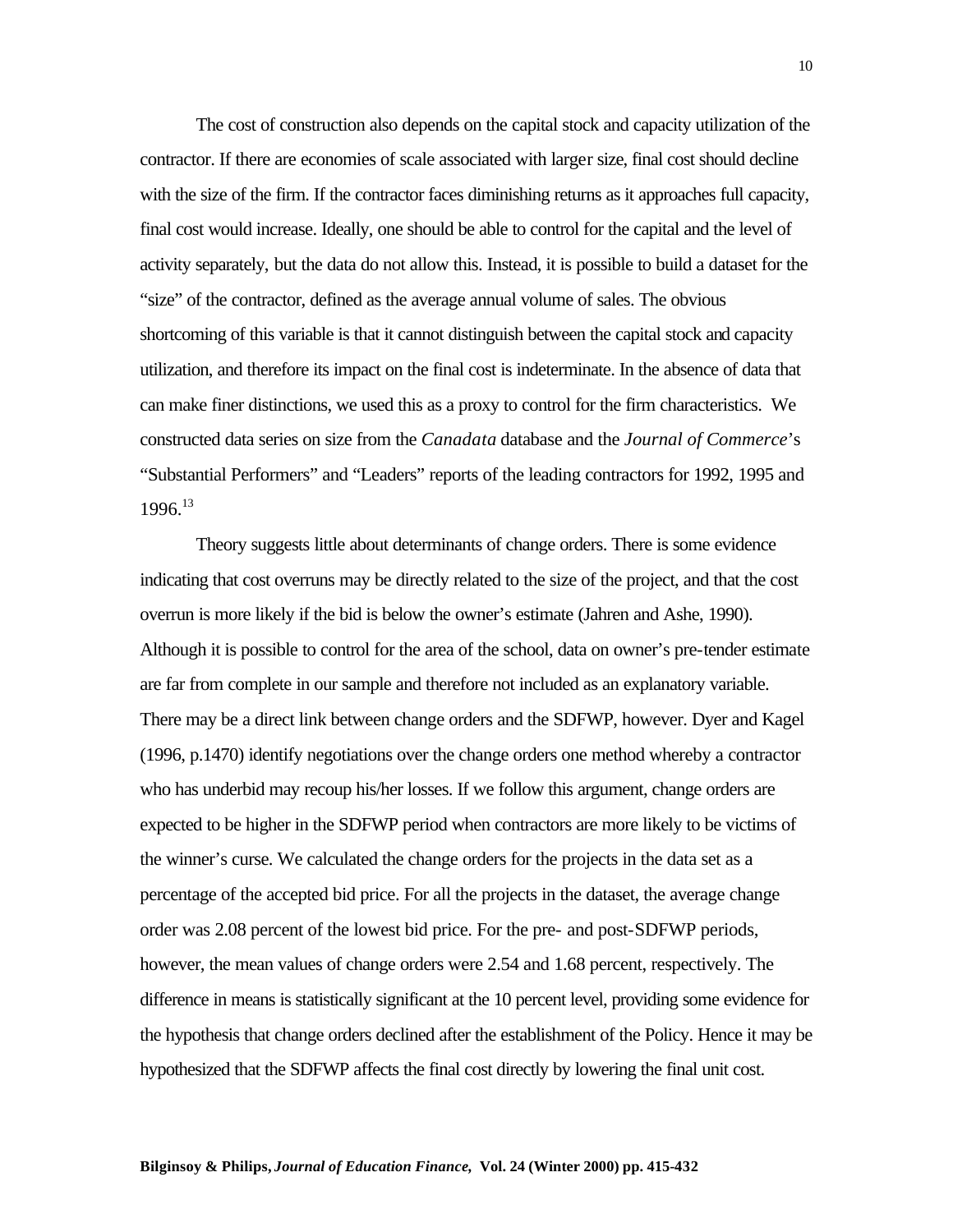Finally, the final cost of construction may change gradually over time for reasons other than those listed above. Such factors may include technological changes which raise productivity and lower cost over time, improving methods of cost estimation, gradual specification changes in construction, $14$  or adjustment process of contractors to the new legal regime. In order to capture the effect of these gradual changes we add a monthly time index starting in January 1989 to the explanatory variables. Since it is impossible to distinguish between the separate effects of these secular factors on this monthly time trend we do not have any priors on the direction of its impact on the final cost.

The project size was excluded from the final regression equation because it was highly correlated with the school type and therefore introduced collinearity problems. The estimated regression equation is then:

$$
ln(Final Cost) = \mathbf{b}_0 + \mathbf{b}_1
$$
Secondary school +  $\mathbf{b}_2$ Construction cycle  
+  $\mathbf{b}_3$  (1/*Number of bidders*) +  $\mathbf{b}_{4i}$  Contractor size<sub>i</sub>  
+  $\mathbf{b}_5$ Time +  $\mathbf{b}_{6j}$  District  $j$  +  $\mathbf{h}$ . (2)

*Final Cost* is the square-meter final cost of construction deflated by the non-residential construction price index, *Number of bidders* is the number of bidders per tender, *Contractor size* is a vector of dummy variables for contractor size categories (indexed by *i*), *Time* is the monthly time trend starting in January 1989, and *District* is a vector of dummy variables for the six school districts (indexed by *j*). *h* is the error term.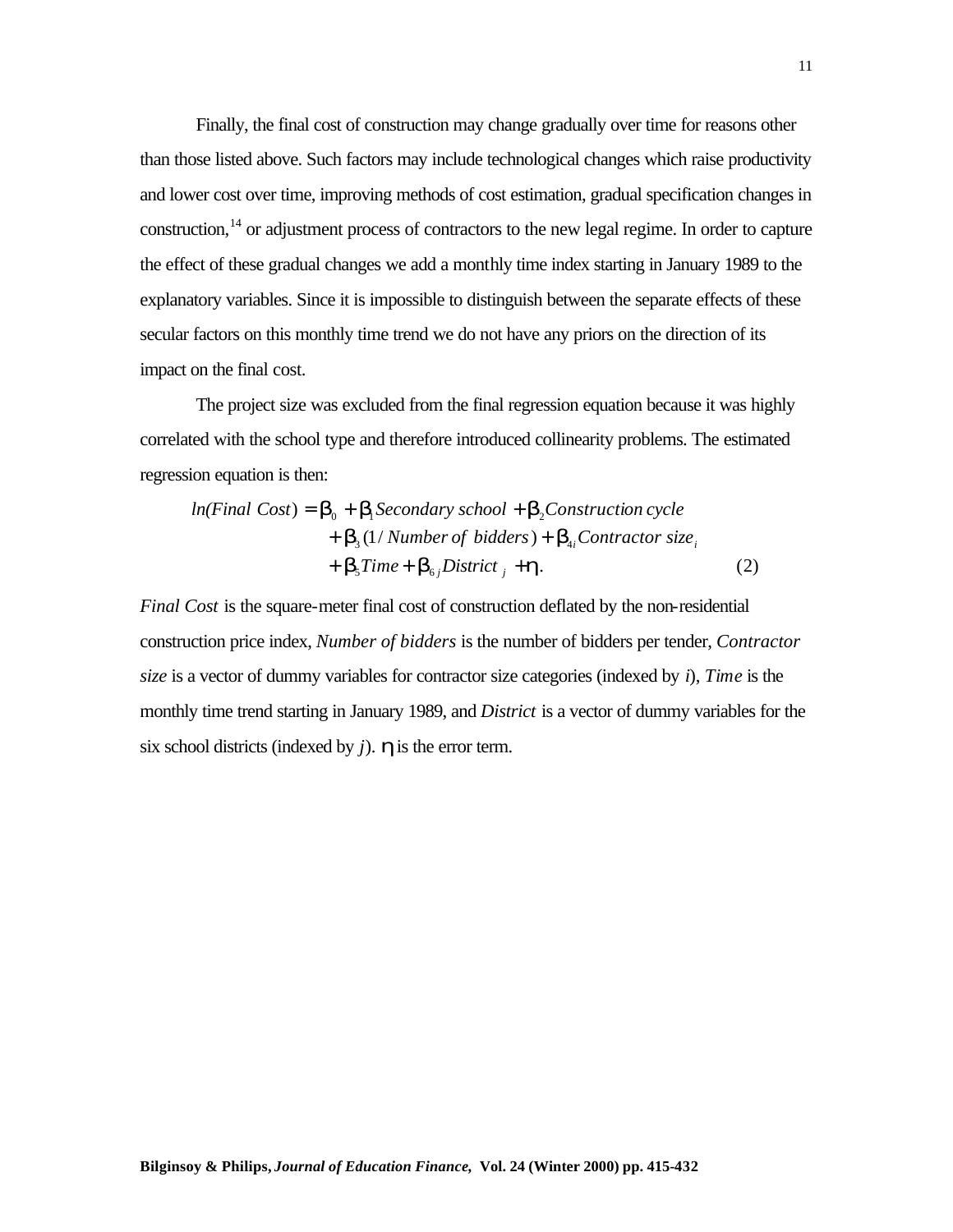#### **4. Estimation**

We estimated regression equation (2) for the whole period, as well as the pre- and post-SDFWP periods by the ordinary least squares method. This method not only shows how the SDFWP affected the final cost controlling for these variables, but also if and how the response of the final cost to these variables were altered after the establishment of the Policy. In estimation, contractor size turned out to be statistically insignificant in all regressions and, given degree of freedom constraints, we decided to exclude these from the final regressions results reported on Table 3.

Table 3 reports the parameter estimates of equation (2) for two specifications of the model. In the first specification, reported by columns (1) to (3) the time index is omitted. In column (1) the regression is run over the complete sample. According to the adjusted R2 of column (1) the equation explains 33 percent of the total variation of the variation in unit final costs for the whole sample Columns (2) and (3) apply the equation separately to the pre- and post-SDFWP sub-periods. We tested the hypothesis that the coefficients of explanatory variables are equal across the two sub-periods. This test yielded the F-value of 5.73, which is statistically significant at the one percent level. Rejection of the hypothesis of stability of coefficients across the periods indicates that it is inappropriate to pool the pre- and post-SDFWP periods in estimating the final cost regression equation.

Indeed the explanatory power of the regression increases significantly once the sample is divided on the basis of the legal regime. Adjusted coefficients of determination reported in columns (2) and (3) are 0.55 and 0.48, substantially higher than what is found in the case of the full sample. According to the second column of Table 3, before the establishment of the Policy, secondary school unit cost was on average 14.4 percent higher than that of the elementary schools. The negative coefficient of *Construction cycle* indicates countercyclical behavior for final cost but the parameter estimate is not statistically significantly different from zero. The final cost increases with the number of bidders for the project and this result is statistically highly significant (p=0.003). All else being constant, an increase in the number of bidders (at the mean)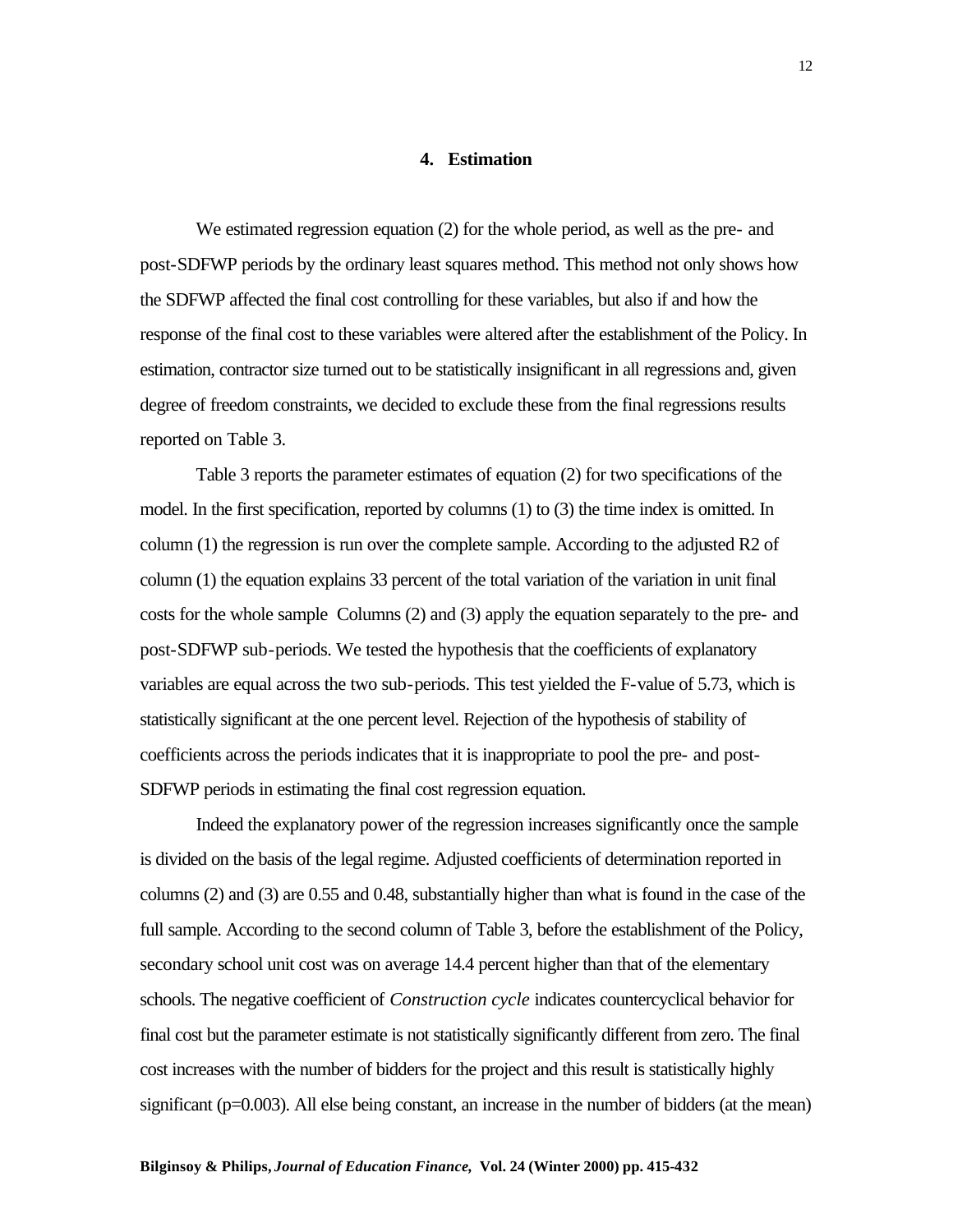raises the square-meter final cost by 3.3 percent. This is consistent with the optimum bidding behavior of contractors who realize that they are susceptible to the "winner's curse." Contractors face collective uncertainty over the cost of the project prior to the SDFWP and, as economic theory suggests, they increase their bid prices in response to an increase in the number of bidders.

The third column shows that after the SDFWP secondary school unit cost was still higher than that of the elementary but now only by 5.6 percent and this result is not statistically significant. Final cost is pro-cyclical and, again, the result is statistically significant  $(p=0.03)$ : a one percent increase above the trend growth raised the square-meter cost by approximately 0.7 percent. The most striking effect of the SDFWP concerns the impact of the number of bidders. The sign of the coefficient is now positive  $(p=0.03)$ : a unit increase in the number of bidders (at the mean) now lowers the unit final cost by 1.8 percent. In comparison with the pre-SDFWP period, this finding suggests a change in the type of uncertainty facing the bidders. It is now private uncertainty, rather than collective, that is more relevant in the bidding process and rising competition induces contractors to lower their mark-ups (and consequently bids and final cost) in order to increase the probability of winning the contract.<sup>15</sup>

In order to compare average unit costs of the pre and post-SDFWP periods we predicted the construction cost of an elementary school in school district 6. We assumed that the building permits grow at the trend rate and that eight contractors make bids for the project. Under these assumptions, the predicted average construction cost is \$1,238 before the SDFWP and \$1,313 afterwards. This cost differential is not statistically significantly different from zero. The 95 percent confidence interval for the pre-SDFWP prediction (\$1,097-\$1,397) includes the post-SDFWP figure.

The remaining three columns of Table 3 report estimation results of the specification including the time index. Estimation of this specification yields results that are consistent with those reported earlier.Again the hypothesis of structural stability of coefficients across the two periods is rejected at the one percent level (F-value=5.20). In the pre-SDFWP period secondary schools are more expensive to build by  $12.5$  percent ( $p=0.02$ ). The cost of construction is varies directly with the number of bidders. An increase in the number of bidders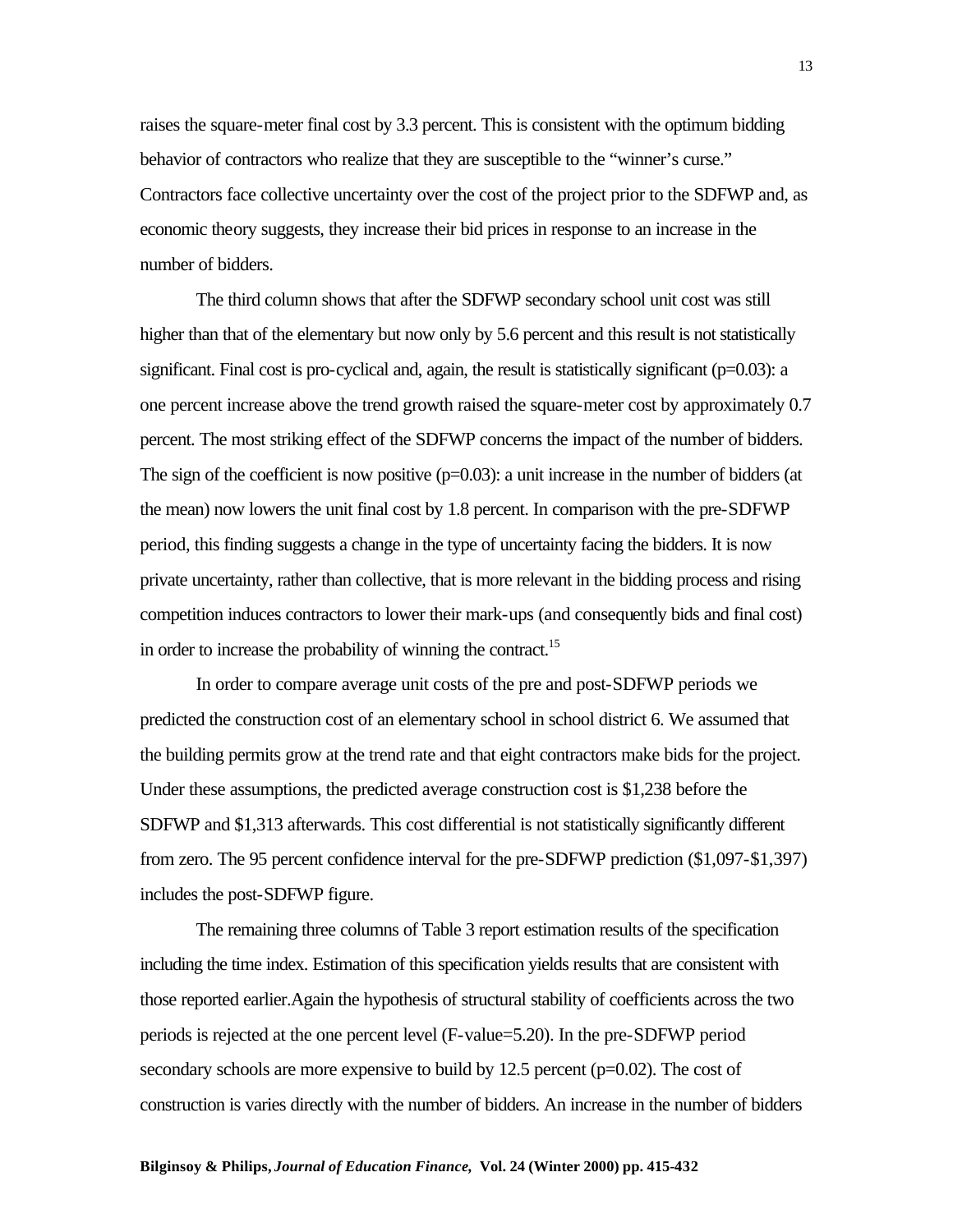(at the mean) is estimated to raise the final cost by 2.0 percent  $(p=0.09)$ . Unit construction cost is also estimated to rise at 0.6 percent per month  $(p=0.08)$ . In the post-SDFWP period, the type of school no longer makes a difference on the cost of construction. Similar to the earlier finding reported on column (3), final cost is inversely related to the number of bidders. It declines by 2.27 percent in response to a unit rise in the number of bidders (at the mean). The final price also declines by 0.05 percent per month in the post-SDFWP period. Final cost is not responsive to the business cycle in either period. While the theory did not predict unambiguous sign for the coefficient of this variable, it should still be remembered that quarterly data on business cycles would have yielded more reliable assessment of the cyclical behavior of the final school construction costs.

We again predicted the average cost of construction under the assumptions stated above. These predictions do not indicate a significant change in the cost of construction following the establishment of the SDFWP. The predicted cost increased gradually between January 1989 and March 1992, reaching \$1,347 just before the establishment of the SDFWP. At the end of March 1992, the SDFWP was established. On April 1992, the predicted price jumped to \$1,474, and then it declined gradually. It took about 20 months for the price to decline to its March 1992 level.

#### **5. Conclusion**

A number of politicians and school officials proposed the elimination of prevailing wage regulations as a means to lower public school construction costs. The B.C. data, at first sight, seem to support this view. The bi-variate "before and after" comparison of final unit price indicate that the SDFWP caused the construction cost to increase by 16 percent, even higher than some of the figures estimated by the critiques of the U.S. prevailing wage law. This difference is also found to be statistically highly significant. However, when the same experiment is carried out controlling for other factors including the construction business cycle, number of competitors, type of school, district dummies, and the time trend, this result is no longer holds. There is indeed a structural break in the determination of the final cost after the SDFWP, but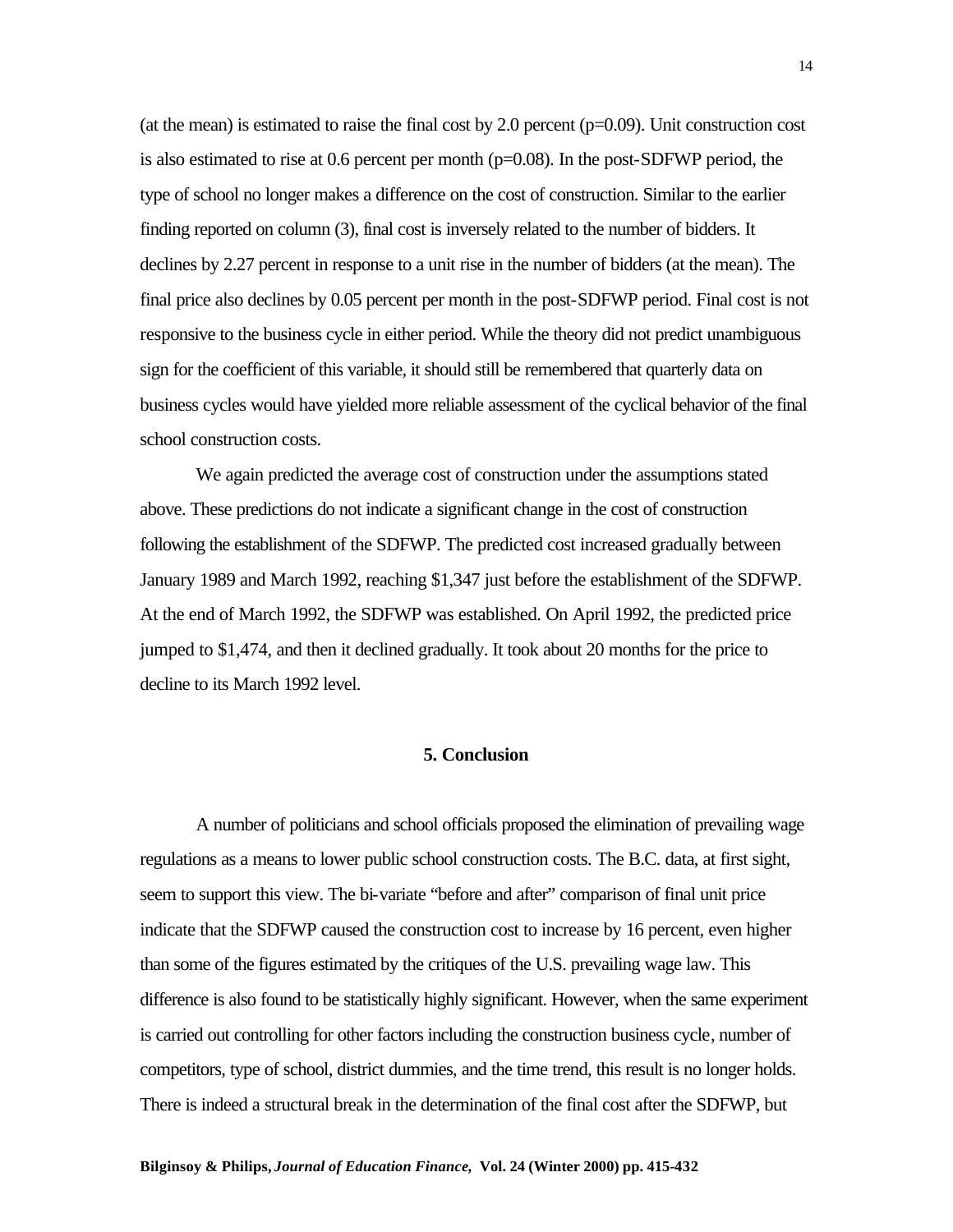there is no evidence of significant changes in the unit costs before and after the establishment of the SDFWP. Instead, what is observed is a 6.1 percent increase in price, if the impact of the time trend is ignored. No statistical significance can be attached to this figure. If time trend is also included in the analysis, the price rises by 9.4 percent at the time of introduction of the Law followed by a steady decline afterwards. This steady decline, over time, offsets the immediate inflationary cost impact. These findings indicate that the appeal for the repeal of prevailing wage laws to reduce the school construction costs and the burden on the public budget is misguided.

Regression results also indicate that the prevailing wage affects construction costs through a variety of subtle channels that are overlooked in the literature. Present findings suggest two factors playing important roles in cost determination. The first is the impact of competition on the final price. The final price is directly (inversely) related to the number of bidders before (after) the SDFWP. This finding supports the hypothesis that the SDFWP altered the nature of uncertainty facing the bidders and made bid surcharges to avoid the winner's curse unnecessary. The second factor is the trend change. We do not know exactly which factors lie behind the rising trend costs in the pre-SDFWP and declining trend of the post-SDFWP periods. Possible answers to this question may lie in the areas of technological and non-wage regulatory changes, as well as the learning behavior of contractors and their adjustment process to the changing regulatory environment. SDFWP may also affect costs by lowering the cost of change orders.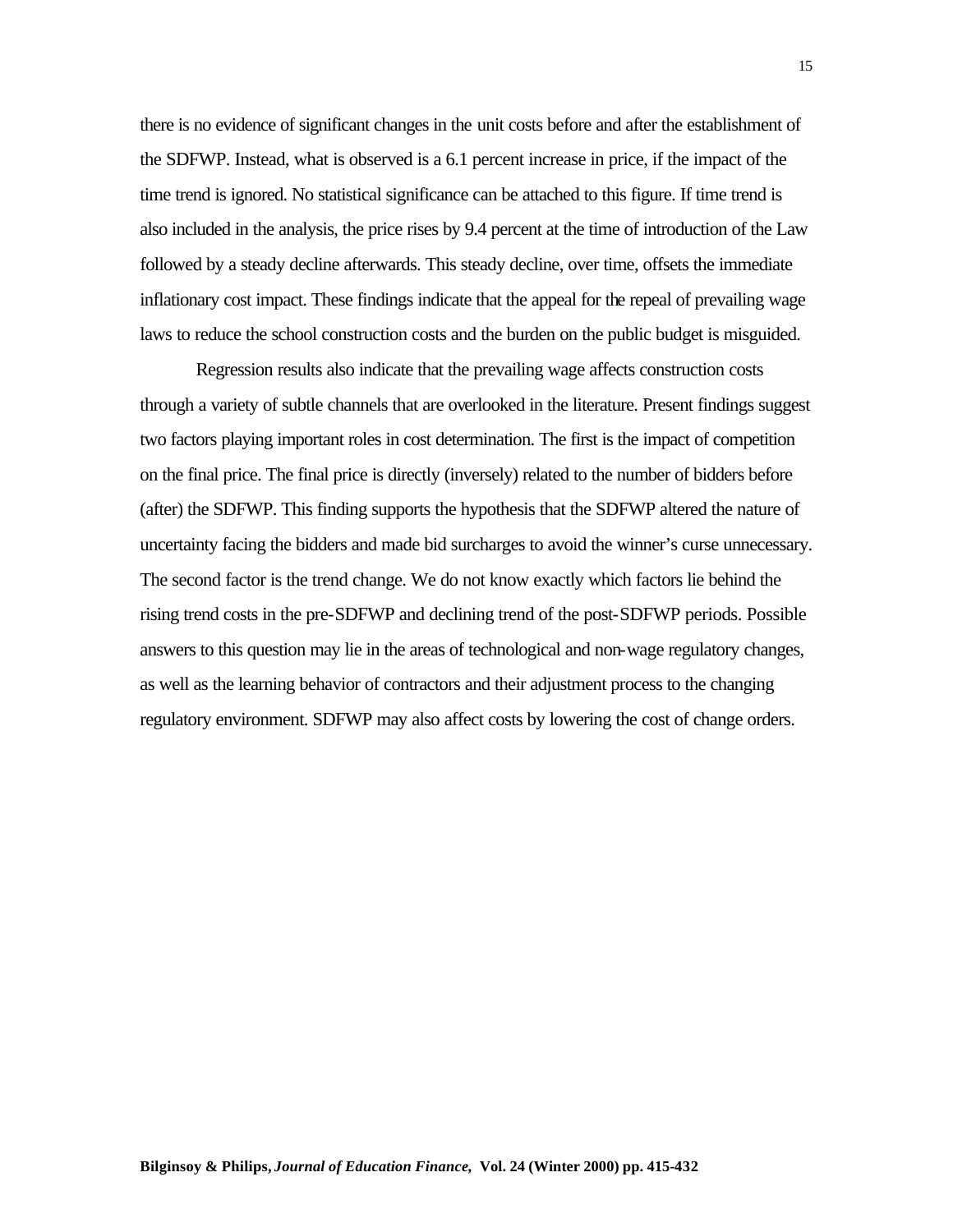## **TABLES**

| Table 1: School Construction Projects in Six B.C. Districts: 1989-1995 |           |            |              |  |  |  |  |
|------------------------------------------------------------------------|-----------|------------|--------------|--|--|--|--|
|                                                                        | Pre-SDFWP | Post-SDFWP | Whole period |  |  |  |  |
| <b>Elementary School</b>                                               | 18        |            | 39           |  |  |  |  |
| Secondary School                                                       |           |            | 15           |  |  |  |  |
| All Schools                                                            |           | 29         | 54           |  |  |  |  |

| Table 2: Final Square-meter School Construction Cost (in 1989 prices – Can.\$) |             |                 |         |            |              |  |  |  |
|--------------------------------------------------------------------------------|-------------|-----------------|---------|------------|--------------|--|--|--|
|                                                                                | No. of Obs. | Mean            | Median  | Stan, Dev. | Range        |  |  |  |
| All Tenders                                                                    | 54          | \$1,423         | \$1,440 | \$217      | $$968-1,811$ |  |  |  |
| Pre-SDFWP                                                                      | 25          | $1,308^{\rm a}$ | 1,248   | 189        | 968-1,690    |  |  |  |
| Post-SDFWP                                                                     | 29          | $1.515^a$       | 1,508   | 195        | 1,194-1,811  |  |  |  |

Note: We tested the hypotheses that means and standard deviations of the post-SDFWP periods are equal to their pre-SDFWP counterparts (one-tailed tests). Superscript a indicates that the hypothesis is rejected at the one percent level.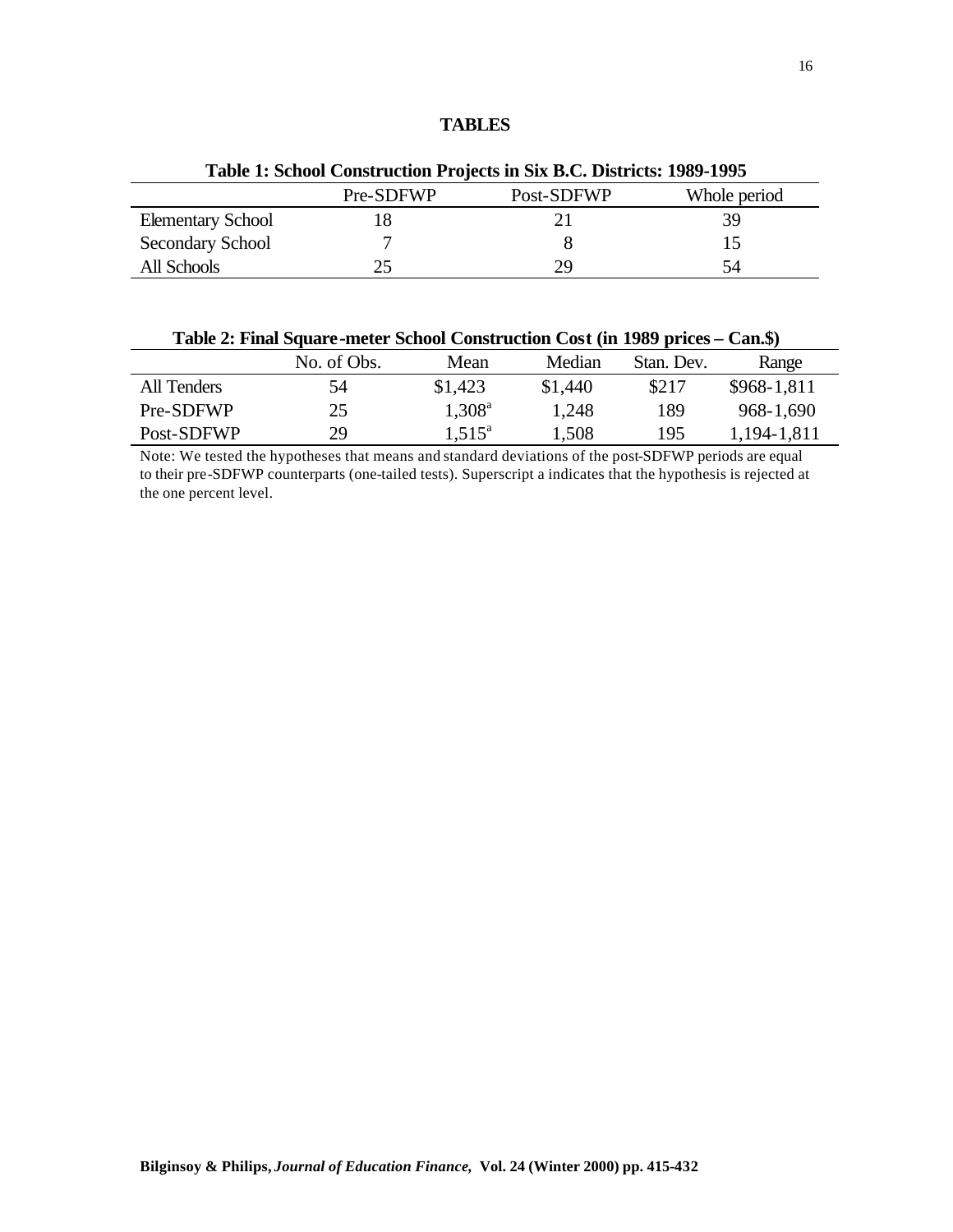# **Table 3: Regression Model for Final Cost**

(Dependent variable: natural log of square-meter cost)

|                     | <b>Specification 1</b> |               |               | <b>Specification 2</b> |               |               |
|---------------------|------------------------|---------------|---------------|------------------------|---------------|---------------|
|                     | Whole                  | Pre-          | Post-         | Whole                  | Pre-SDFWP     | Post-         |
|                     | Period                 | <b>SDFWP</b>  | <b>SDFWP</b>  | Period                 |               | <b>SDFWP</b>  |
|                     | (1)                    | (2)           | (3)           | (4)                    | (5)           | (6)           |
| Constant            | 7.272                  | 7.379         | 7.007         | 7.118                  | 7.115         | 7.260         |
|                     | $(88.30)$ ***          | $(81.84)$ *** | $(70.39)$ *** | $(76.11)$ ***          | $(42.97)$ *** | $(49.28)$ *** |
| School type         | 0.090                  | 0.144         | 0.056         | 0.094                  | 0.125         | 0.040         |
| $(=1$ if secondary) | $(1.94)$ *             | $(3.03)$ ***  | (1.26)        | $(2.56)$ **            | $(2.75)$ **   | (0.97)        |
| Construction        | 0.007                  | $-0.008$      | 0.007         | 0.008                  | $-0.009$      | $-0.002$      |
| Cycle               | $(1.94)$ **            | (1.24)        | $(2.27)$ **   | $(2.47)$ **            | (1.50)        | (0.45)        |
| 1/(No. of bidders)  | $-0.646$               | $-2.063$      | 1.390         | $-0.380$               | $-1.268$      | 1.757         |
|                     | (1.31)                 | $(3.50)$ ***  | $(2.36)$ **   | (0.81)                 | $(1.82)^*$    | $(3.11)$ ***  |
| Time                |                        |               |               | 0.002                  | 0.006         | $-0.005$      |
|                     |                        |               |               | $(2.85)$ ***           | $(1.85)^*$    | $(2.18)$ **   |
| District dummies    | Included               | Included      | Included      | Included               | Included      | Included      |
| $R^2$               | 0.43                   | 0.70          | 0.63          | 0.52                   | 0.76          | 0.71          |
| Adj. $R^2$          | 0.33                   | 0.55          | 0.48          | 0.42                   | 0.61          | 0.57          |
| $\mathbf{F}$        | 4.19***                | $4.74***$     | 4.28***       | $5.21***$              | $5.23***$     | $5.05***$     |
| Observations        | 54                     | 25            | 29            | 54                     | 25            | 29            |

NOTE: t-statistics in parentheses. \*\*\*, \*\* and \* indicate statistical significance at the 1 5, and 10 percent levels, respectively.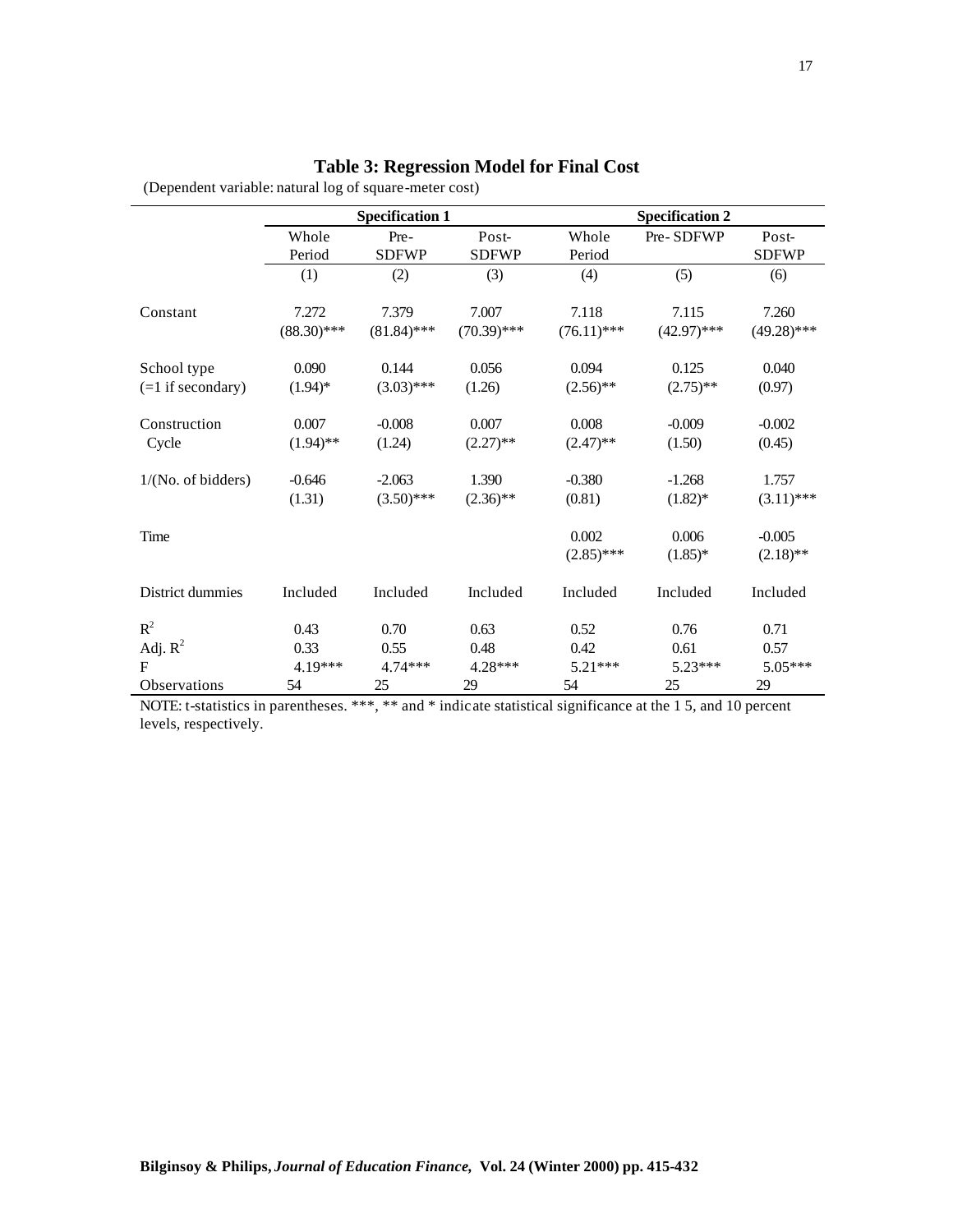### **REFERENCES**

Allen, Steven G., 1983, "Much Ado about Davis-Bacon: A Critical Review and New Evidence," *Journal of Law and Economics*, Vol. 25, October, 707-736.

Bilginsoy, Cihan, 1999, "Labor Market Regulation and the Winner's Curse," *Economic Inquiry* (forthcoming).

Bourdon, Clinton C. and Raymond E. Levitt, 1980, *Union and Open Shop Construction*, Lexington, MA: Lexington Books.

Dyer, Douglas and John H. Kagel. 1996. "Bidding in Common Value Auctions: How the Commercial Construction Industry Corrects for the Winner's Curse," *Management Science*, October, Vol. 42, No. 10, 1463-1475.

Fraundorf, M., Farrell, J.P., Mason, Robert, 1983, "The Effect of the Davis-Bacon Act on Construction Costs in Rural Areas," *The Review of Economics and Statistics*, Vol.66, February, 142-146.

Gilley, Otis W. and Gordon V. Karels, 1981, "The Competitive Effect of Bonus Bidding: New Evidence," *The Bell Journal of Economics*, Vol. 12, Autumn, 637-648.

Goldfarb, Robert S. and John F. Morrall, 1981, "The Davis-Bacon Act: An Appraisal of Recent Studies," *Industrial and Labor Relations Review*, Vol. 34, No. 2, 191-206.

Goldfarb, Robert S. and John F. Morrall, 1978, "Cost Implications of Changing Davis-Bacon Administration," *Policy Analysis*, Vol. 4, No. 4, 439-453.

Gould, John P., 1971, *Davis-Bacon Act: The Economics of Prevailing Wage Laws*, Washington, D.C.: American Enterprise Institute for Public Policy Research.

Gould, John P. and Bittlingmayer, George, 1980, *The Economics of Davis-Bacon Act: An Analysis of Prevailing Wage Laws*, Washington, D.C.: American Enterprise Institute for Public Policy Research.

GAO, 1979, *The Davis-Bacon Act Should Be Repealed*, Washington, D.C.

GAO, 1981, *Modifying the Davis-Bacon Act: Implications for the Labor Market and the Federal Budget*, Washington, D.C.

Government of Canada, 1997, "The Impact of Skills Development and fair Wage Policy on Construction Costs in British Columbia: An Empirical Analysis of Some Key Issues," May.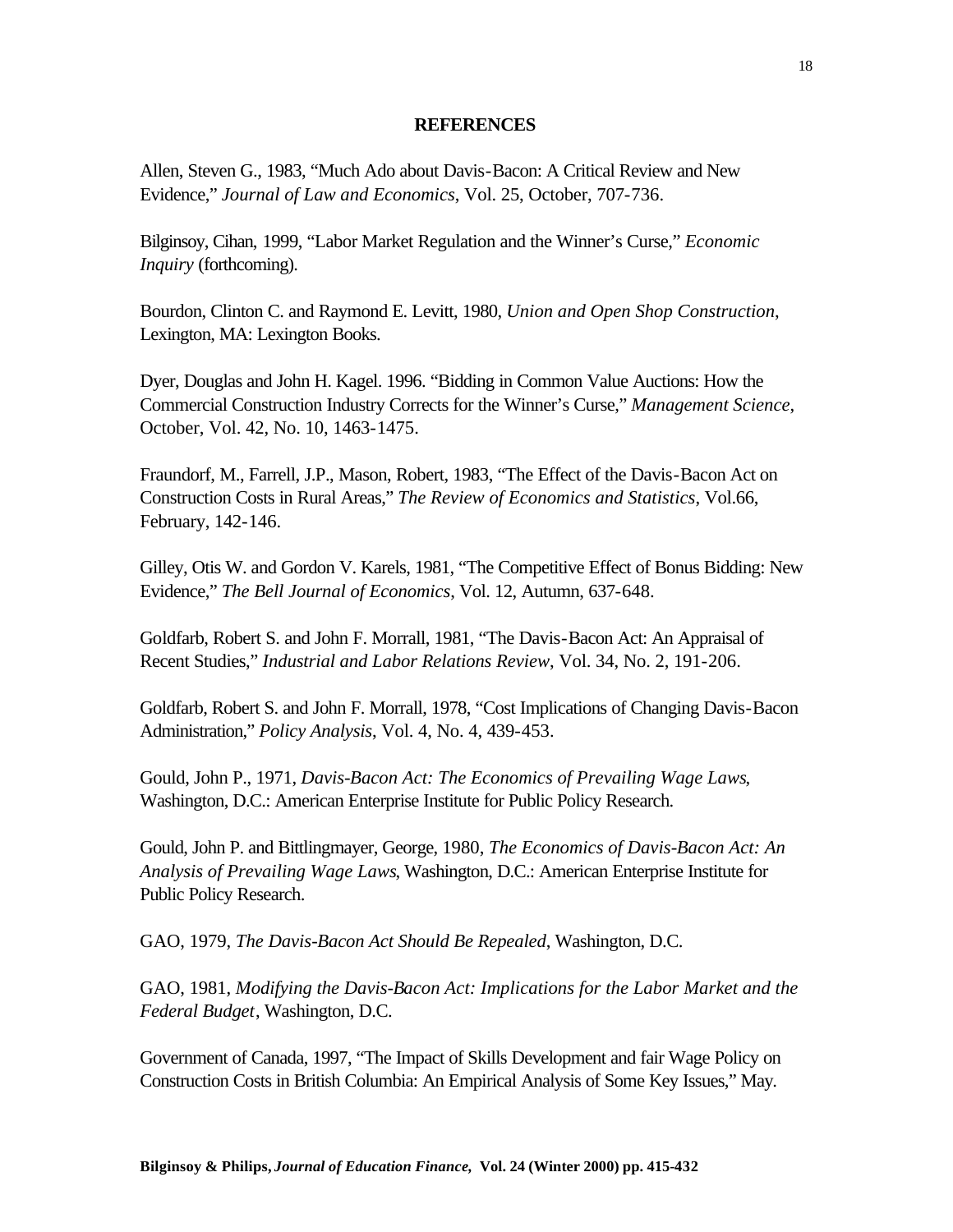Gujarati, D.N., 1967, "The Economics of the Davis-Bacon Act," *Journal of Business*, Vol. 40, July, 303-316.

Hendricks, Kenneth and Robert H. Porter, 1988, "An Empirical Study of an Auction with Asymmetric Information," *American Economic Review*, Vol. 78, No.5, December, 865-883.

Jahren, Charles T. and Andrew M. Ashe, 1990, "Predictors of Cost-Overrun Rates," *Journal of Construction Engineering and Management*, September, Vol. 116, No. 3, 548-552.

Milgrom, Paul, 1989, "Auctions and Bidding: A Primer*," The Journal of Economic Perspectives*, Summer, Vol. 3, No. 3, 3-21.

Thompson, David C., R. Craig Wood and David S. Honeyman, 1994, *Fiscal Leadership for Schools*, New York, Longman.

Thaler, R.H., 1988, "The Winner's Curse," *Journal of Economic Perspectives*, Vol.2, No.1, Winter, 191-201.

Thieblot, Armand J., Jr., 1975, *The Davis-Bacon Act*, Philadelphia: Industrial Research Unit, The Wharton School, University of Pennsylvania.

Thieblot, Armand J., Jr., 1986, *Prevailing Wage Legislation: The Davis Bacon Act, State "Little Davis-Bacon" Acts, The Walsh-Healey Act, and The Service Contract Act*, Philadelphia: Industrial Research Unit, The Wharton School, University of Pennsylvania.

U.S. Bureau of the Census, 1997, *Census of Construction, 1992*, GPO, Washington, D.C.

l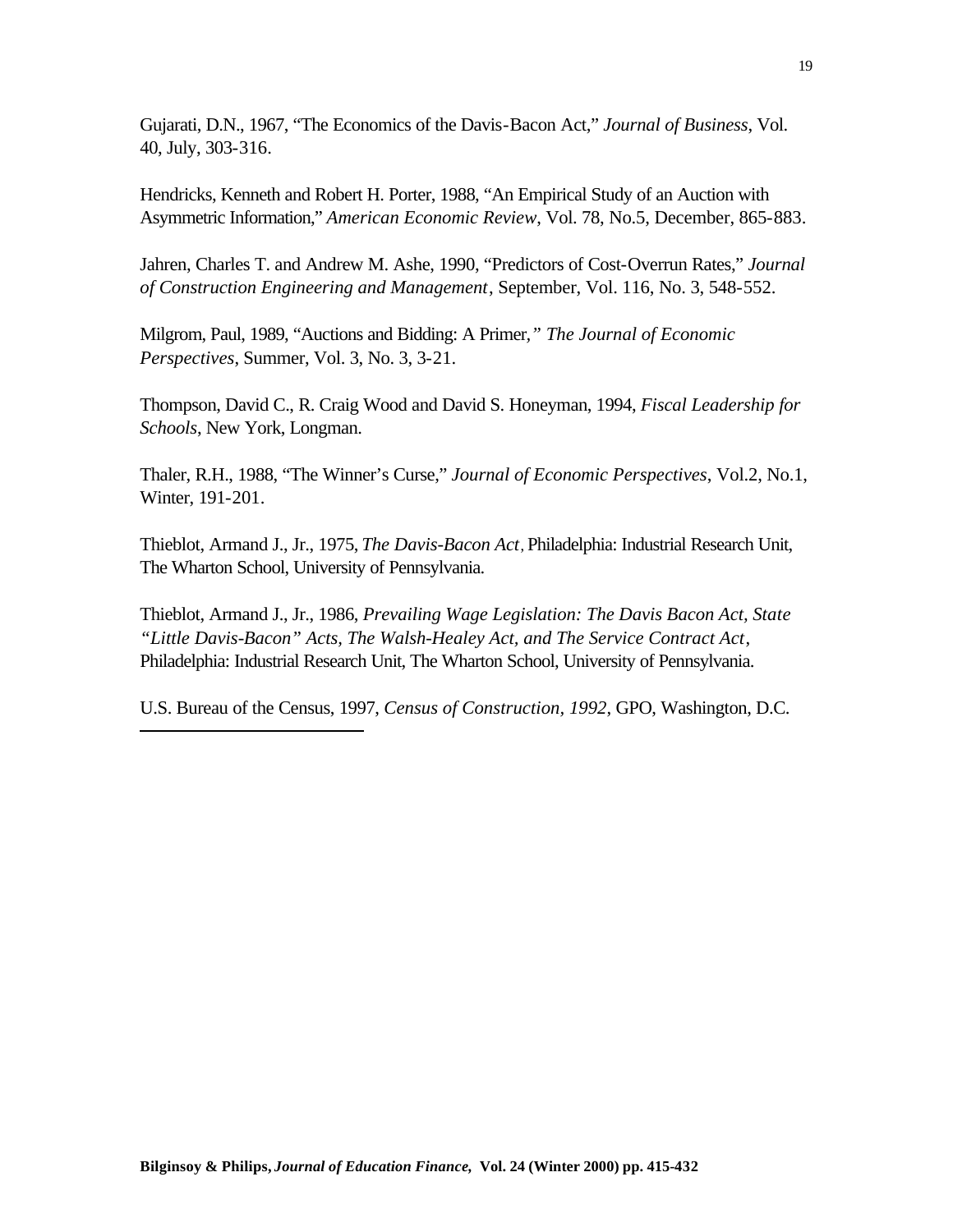# **ENDNOTES**

l

<sup>1</sup> For instance, Thompson, *et al.* (1994, p. 553) state "... it is truly startling to recognize that almost half of all school buildings in the nation have only marginal future utility, and another 20%-30% are candidates for reconstruction or abandonment because they are more than 50 years old."

 $2$  The first state prevailing wage law was passed in Kansas in 1891. Eventually 41 states would adopt such legislation. Between 1979 and 1988, nine states repealed their prevailing wage laws. In 1995, Oklahoma's law was judicially overturned and in 1997 Ohio exempted school construction from the purview of its prevailing wage law. The federal Davis Bacon Act was passed in 1931. Because most public school construction does not include federal funds in the U.S., public school construction is regulated by state laws.

<sup>3</sup> "...without the constraint of the Little Davis-Bacon Act, we could build four schools instead of three for the same amount of money." New Mexico Governor Gary Johnson, State of the State Address, January 16, 1996.

<sup>4</sup> Rick Savors, Ohio School Boards Association Deputy Director of Legislative Networks, Testimony on Ohio Senate Bill 102, May 8, 1997.

5 Richard Maxwell, Testimony on Ohio Senate Bill 102, May 8, 1997.

<sup>6</sup> Jim Shirey, Testimony on Ohio Senate Bill 102, May 8, 1997 (emphasis in the original).

7 This result is from the U.S. *Census of the Construction Industry, 1992, Industry Series, United States Summary*, CC92-I-27 Table 3, page 27-8. There is no comparable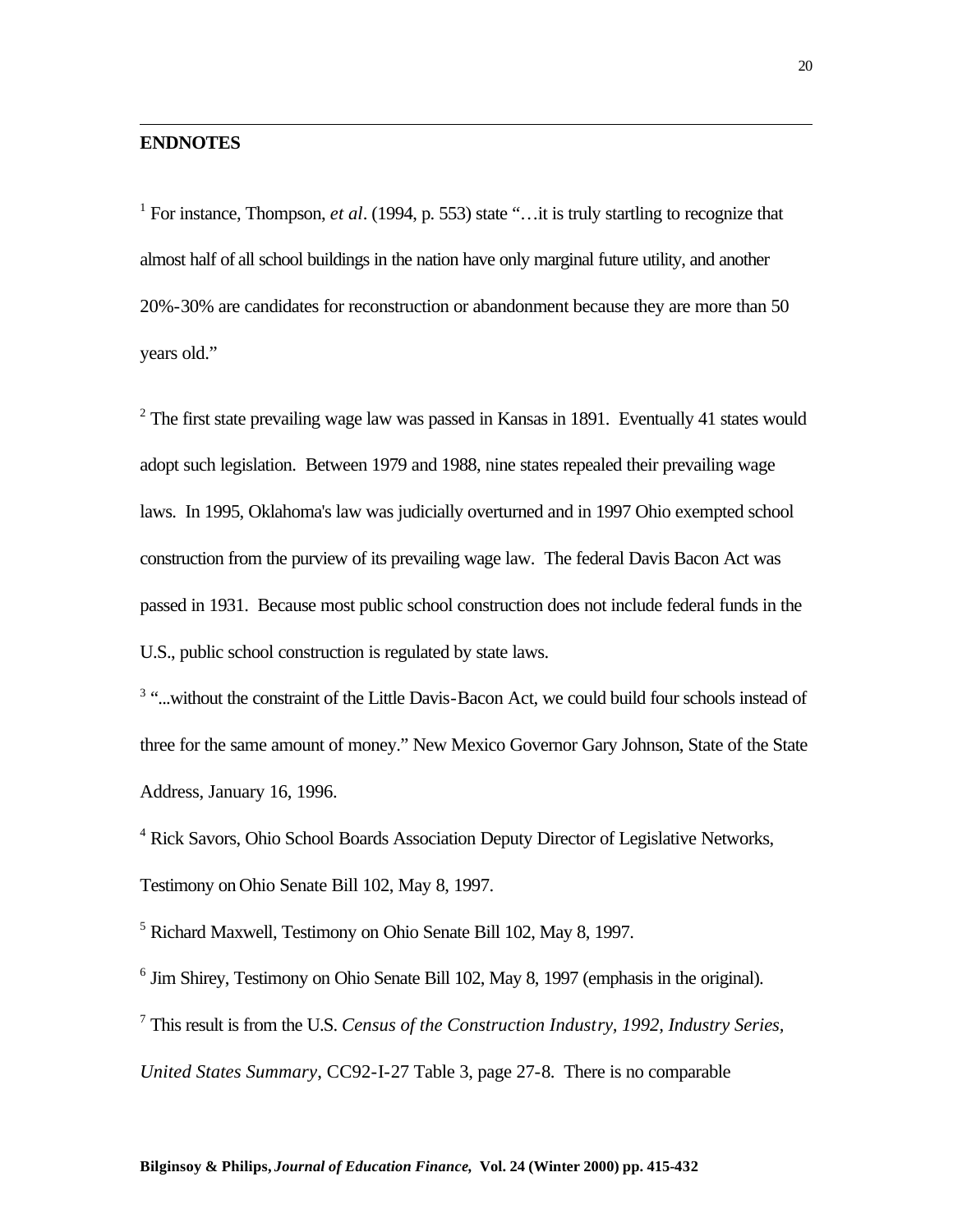construction census for Canada. The data are for contractors with payroll. The numerator of the ratio of labor costs to total costs includes total wages paid to construction workers plus the value of both legally mandated benefits (such as social security) and voluntary benefits (such as a private pension) paid for by the employer. This benefit figure includes not only benefits paid to construction workers but also to all other clerical and support workers employed by construction contractors. Thus, this is an overestimate of the wages and benefits paid to workers covered by prevailing wage regulations. The denominator is the net value of construction work done. This figure avoids double counting associated with subcontracting.

Anecdotally construction contractors sometimes report higher labor costs as a percent of total costs. While labor costs as a percent of total costs vary among contractors and any one contractor is unlikely to reflect the average, anecdotal reports suffer from a second handicap. Often when contractors calculate their labor costs as a percent of total costs, they are thinking of labor costs to them. Consequently they exclude their charge for capital depreciation and profit to the purchaser of their services. The U.S. *Census of Construction* figure includes the contractor's markup in the total costs paid by the owner or purchaser of the construction. This is the relevant figure when trying to assess the effect of a savings on labor costs to school board construction costs.

<sup>8</sup> Davis Bacon periodically surveys counties. Davis Bacon sets the "prevailing" wage rate at the modal rate found in the survey for specific occupations if the mode accounts for 50 percent plus one wage rates found. Otherwise, the average wage rate is said to prevail.

<sup>9</sup> All prices are in Canadian \$.

l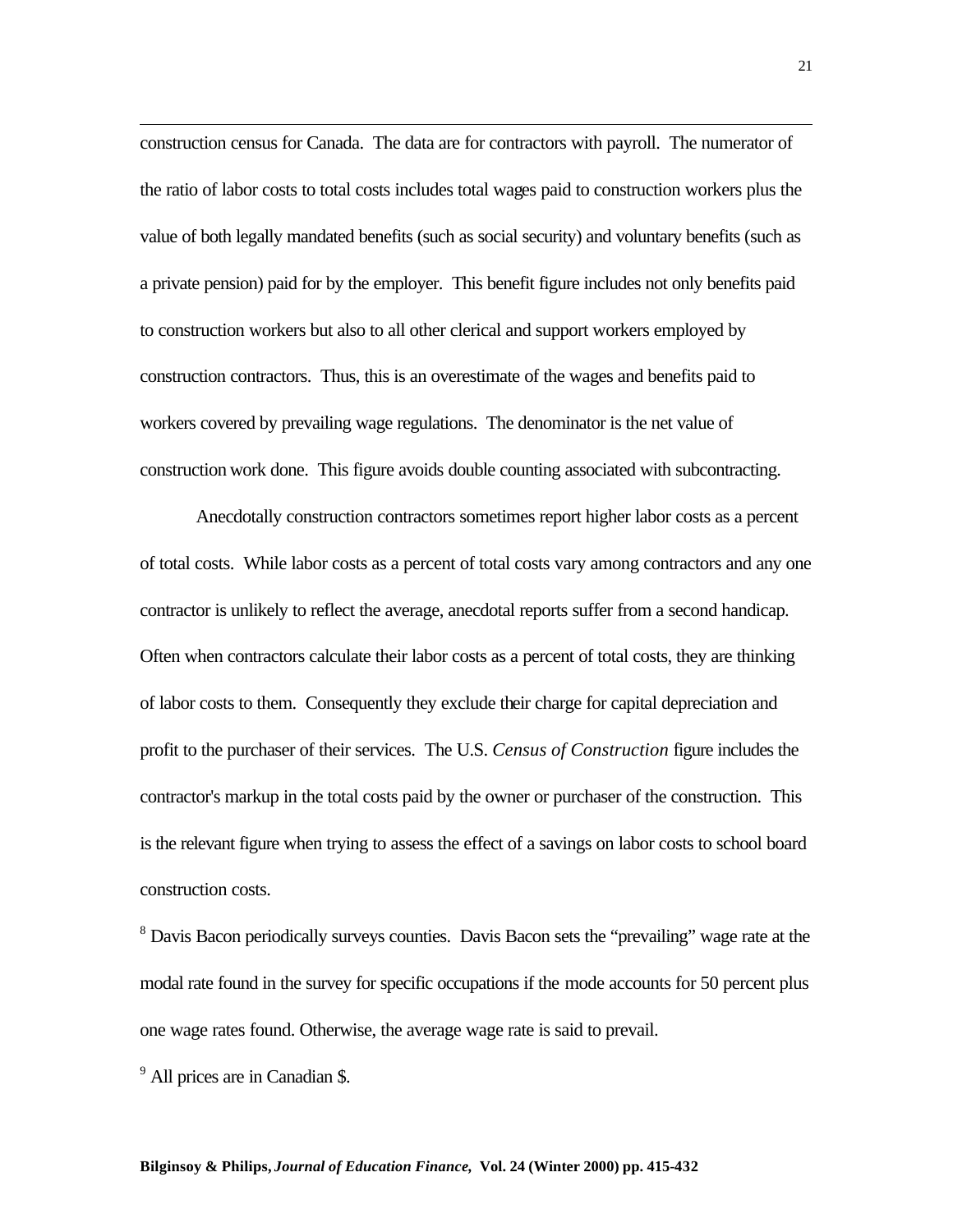<sup>10</sup> The mark-up on change order is likely to be different from  $m$  because the change order price is negotiated separately. Dyer and Kagel (1996) argue on the basis of U.S. field data that contractors who underbid may use these negotiations to recover their losses.

 $11$  The data provide only the gross area size.

l

<sup>12</sup> Private values model implies that the bidders' estimation errors of cost of construction are independent. In the alternative case of common values model, estimation errors are interdependent. The latter would be the case if all bidders face some common uncertainty concerning the cost of construction which may be attributable to factors such as weather conditions or the state of the general labor market (Milgrom, 1989).

<sup>13</sup> We identified six size categories in terms of average volume of sales: less than \$15 million, \$15 to 30 million, \$30 to 60 million, \$60 to 100 million, \$100 to 200 million, and above \$200 million.

 $14$  In B.C., school construction specifications, including building, mechanical and electrical codes, were changed in the late 1980s and early 1990s in order to make structures more earthquake resilient.

<sup>15</sup> The assumption of exogeneity of the number of bidders deserves further comment. The number of bidders may be exogenously determined if the bid/no-bid decision is influenced by the desirability of the project. If so, the number of bidders would no longer be an appropriate measure of the degree of competition, and the estimated parameters would be biased and inefficient. In the economics of auctions literature it is suggested that the decision to bid would be affected by factors including the variance of the estimated value of the project and